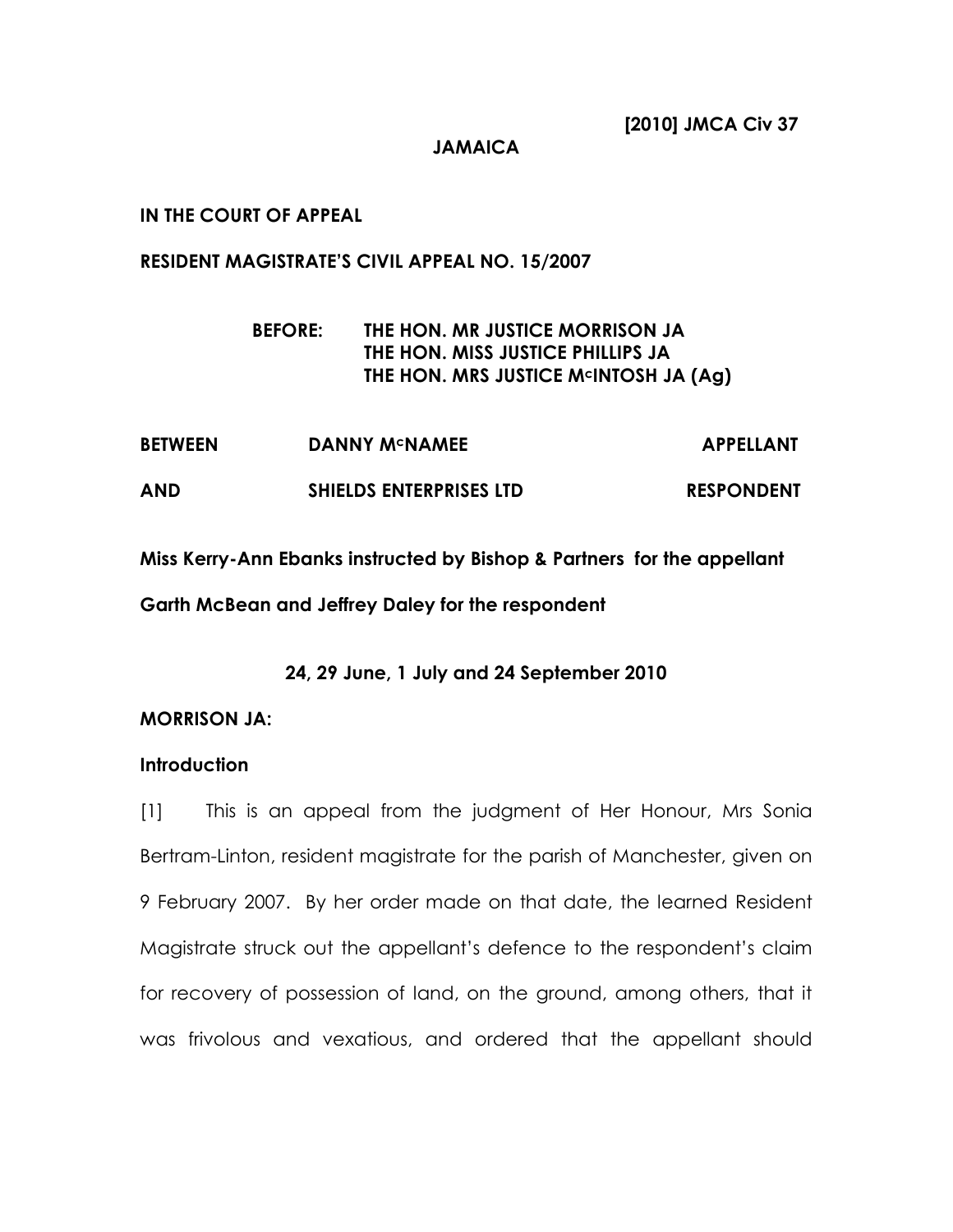vacate the premises in question on or before 9 May 2007, with costs in the sum of \$20,000.00 to be paid by the appellant.

[2] Pursuant to the order of the learned Resident Magistrate, a Warrant for Possession was duly executed and possession was given over to the respondent on 7 June 2007.

#### The facts in outline

[3] The background to this appeal discloses a wholly unusual set of facts, which it is necessary to state briefly for the purposes of the appeal. At about 9:30 am on 9 November 1994, the appellant's daughter, Miss Suzzette McNamee, who was employed to the respondent in its retail establishment in Mandeville as a cashier, was summoned to the office of Mr Harry Shields, the managing director of the respondent, where she saw Mr Shields and Mr Barlow Ricketts, an attorney-at-law in private practice in Mandeville. Upon her arrival in the office, she was accused by Mr Shields of having stolen in excess of \$300,000.00 from the company.

[4] Some time later that day, the appellant, who was at home on his property at Spitzburgen, Chudleigh, in the parish of Manchester, received a visit from a truck driver, who told him that he had been sent by Mr Ricketts, who was also his attorney-at-law, who was asking him to come to see him immediately and had instructed that he should bring with him the duplicate certificate of title to his property, which was registered at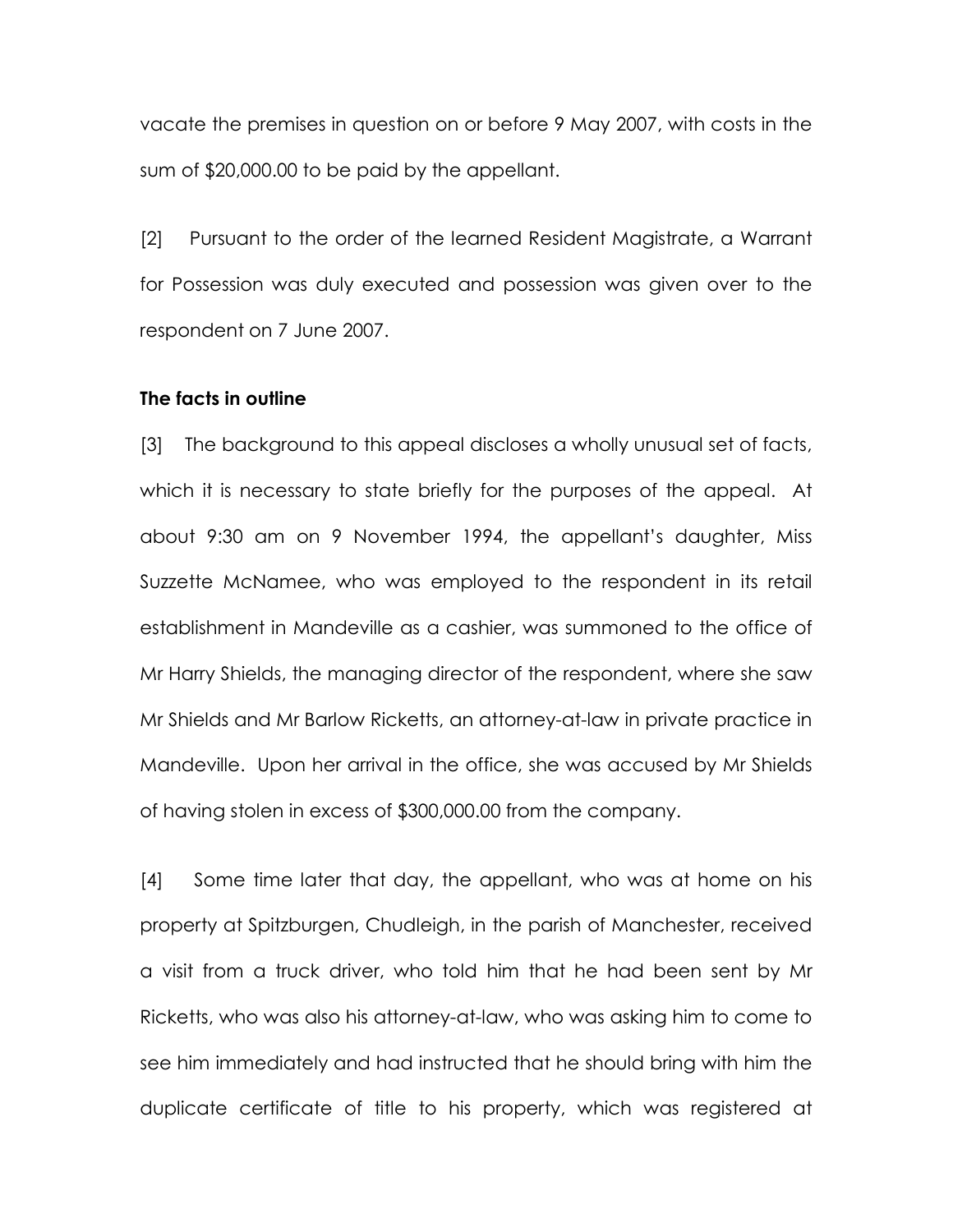volume 1113 folio 51 of the Register Book of Titles. The appellant complied (because, he would subsequently indicate, it was Mr Ricketts himself who had assisted him in acquiring title to the property) by boarding the truck, armed with the duplicate certificate of title aforesaid. The appellant was then taken by the driver to the respondent's business place, where he saw Mr Ricketts and Mr Shields and, at Mr Ricketts' request, handed over the duplicate certificate to him. The appellant alleges that he was then given some blank sheets of paper, to which he was asked to affix his signature. At some point during that same afternoon, Miss McNamee was also asked by the respondent in the presence of Mr Ricketts to sign a document. The upshot of all of this was that at the end of the day, there were three documents dated 9 November 1994, one signed by Miss McNamee and the others signed by the appellant (and all witnessed by Mr Ricketts), as follows:

- (1) A handwritten agreement signed by Miss McNamee, acknowledging that she had fraudulently removed \$359,000 in cash, the property of the respondent, from her cash register, and agreeing to transfer her Subaru motor car licence no. 1958BB, said to be worth \$80,000 "to offset some of this vast amount owed by me, also my father Mr Danny McNamee will give his house title as collateral to offset the balances owed when a detailed audit is completed".
- (i) A document headed 'Agreement', signed by the appellant, whereby he agreed, "in consideration of amounts owed by my daughter", to give his property at Spitzburgen registered at Volume 1113 Folio 51 "as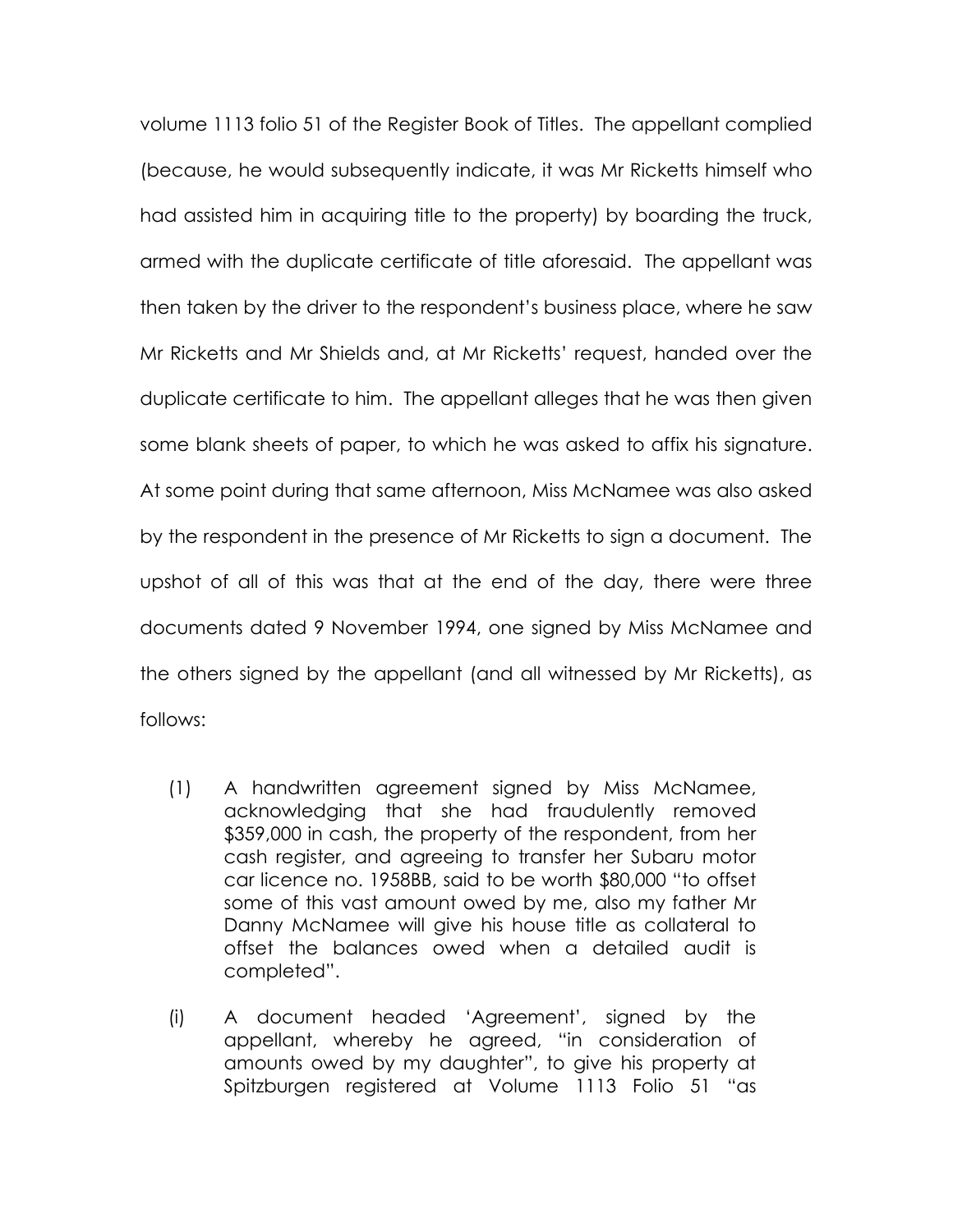collateral to offset all amounts owed by her to you when this audit is completed".

(ii) A document, also headed 'Agreement', signed by the appellant, whereby he agreed to deposit his certificate of title aforesaid with the respondent "as security for monies owed to the company by my daughter, Suzzette McNamee, and I hereby agree that when the sum is determined that a first legal mortgage for the amount to be registered against the title and I agree to execute all the necessary documents to give effect to the registration of the said mortgage".

[5] On that same day, the respondent took possession of Miss McNamee's Subaru motor car and in due course (on 25 November 1994) mortgage number 837906 dated 11 November 1994 was registered in the respondent's favour on the appellant's said certificate of title to secure the sum of \$810,285.48, with interest.

[6] On 15 March 2001, Miss McNamee was convicted in the resident magistrate's Court for the parish of Manchester of 10 counts of larceny as a servant from the respondent, arising out of the same series of events already described. She was sentenced to 12 months imprisonment at hard labour on each count, suspended for two years and the sentences were ordered to run concurrently. However, on 13 March 2008, Miss McNamee's appeal to this court (which had been filed as long ago as 29 March 2001) was allowed and the convictions were quashed, the sentences set aside and a judgment and verdict of acquittal was entered in her favour.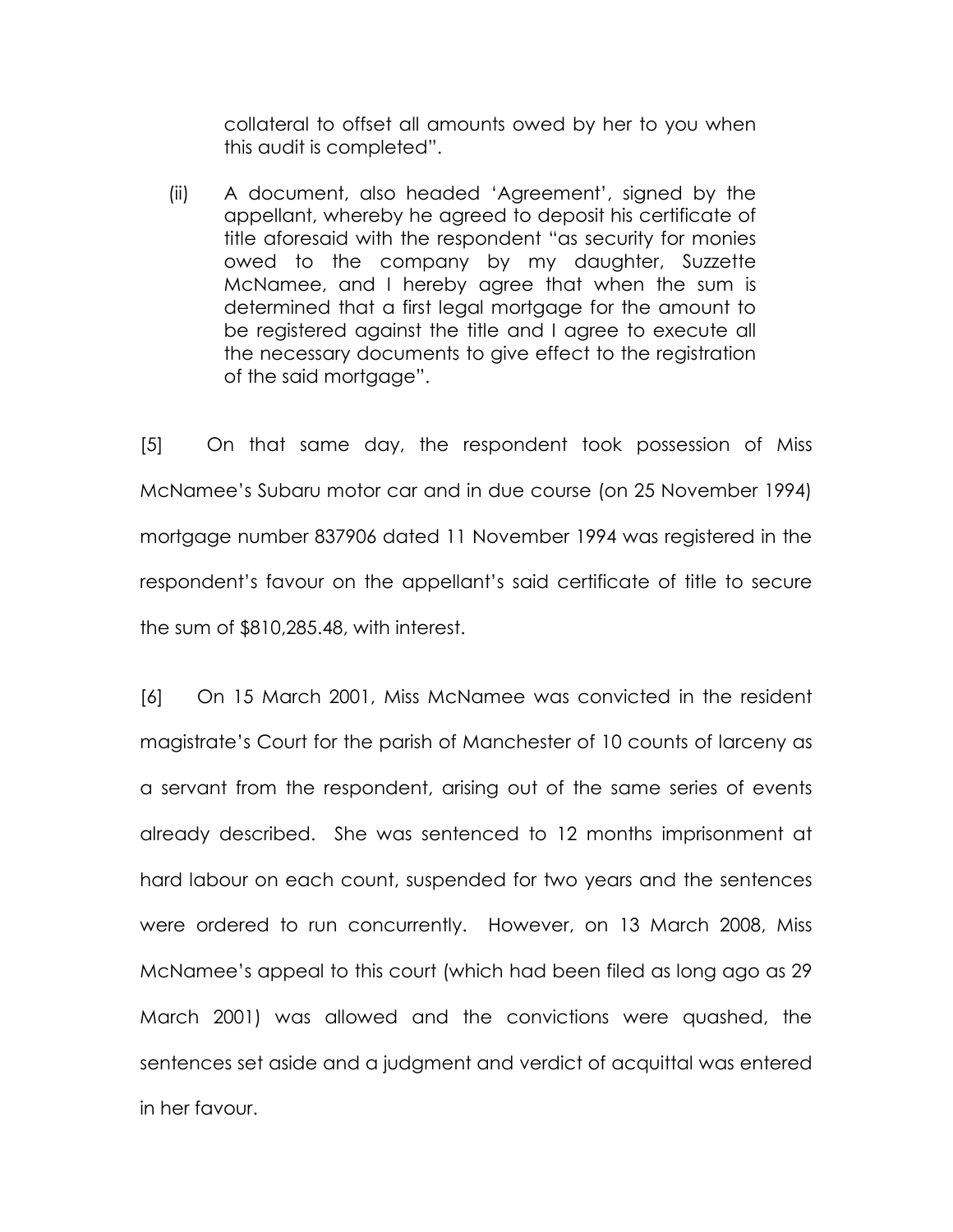[7] In the interim, pursuant to an Order for Foreclosure made under section 120 of the Registration of Titles Act (on the application of the respondent) by the Registrar of Titles on 27 January 2005, a new certificate of title was issued to the respondent (on 16 November 2005) as proprietor in fee simple of the property previously owned by the appellant at Spitzburgen in the parish of Manchester (see certificate of title registered at volume 1393 folio 493).

#### Other proceedings

[8] As early as 18 November 1994, Miss McNamee and the appellant, by writ of summons generally endorsed, commenced an action in the Supreme Court (Suit No. C.L. 1994/MC 468) against Mr Harry Shields for (i) an injunction to restrain Mr Shields from dealing in any way with Miss McNamee's Subaru motor car and the appellant's property registered at volume 1113 folio 51, (ii) an order that the said car and duplicate certificate of title be returned, and (iii) damages for detinue of the said motor car and duplicate certificate of title.

[9] An appearance was entered in this action on 19 January 1995, but no statement of claim was filed and this resulted in summonses for dismissal of the action for want of prosecution and for an extension of time to file a statement of claim coming on for hearing before Harrison J (as he then was) on 27 November 2001. In a written ruling given on 7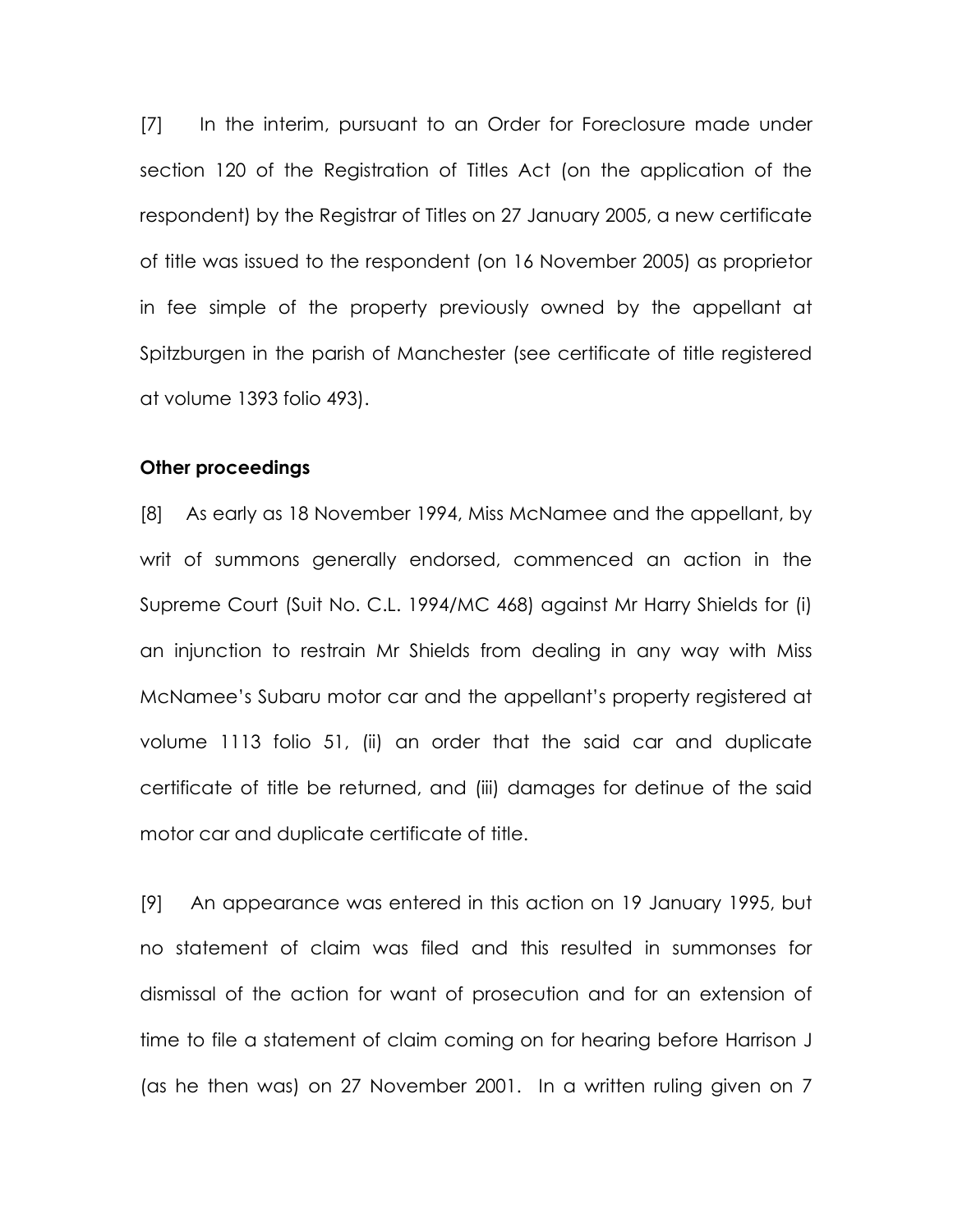February 2002, the judge dismissed the application for extension of time and also dismissed the action for want of prosecution on the ground, among others, of inordinate and inexcusable delay on the part of Miss McNamee and the appellant in prosecuting the action. There is an indication in the skeleton arguments filed on behalf of the appellant that although an appeal was filed against this ruling, "it was not pursued due to financial constraints" (see para. 8 of the appellant's supplemental skeleton arguments filed on 19 June 2008).

[10] On 16 February 2005, Miss McNamee and the appellant filed a second action in the Supreme Court (Claim No. 2005 HCV00402) against the respondent and the Registrar of Titles, and by notice of application for court orders filed on the same date, sought an injunction to prevent the Registrar from issuing an Order for Foreclosure to the respondent and to prevent the respondent from foreclosing on the land comprised in certificate of title registered at volume 1113 folio 51 of the Register Book of Titles. However, when this application came on for hearing before Donald McIntosh J on 16 July 2005, it was dismissed, the court indicating that it was without merit. (In any event, by the time this application came to be heard, the foreclosure order had already been made by the Registrar on 27 January 2005 – see para. [7] above.)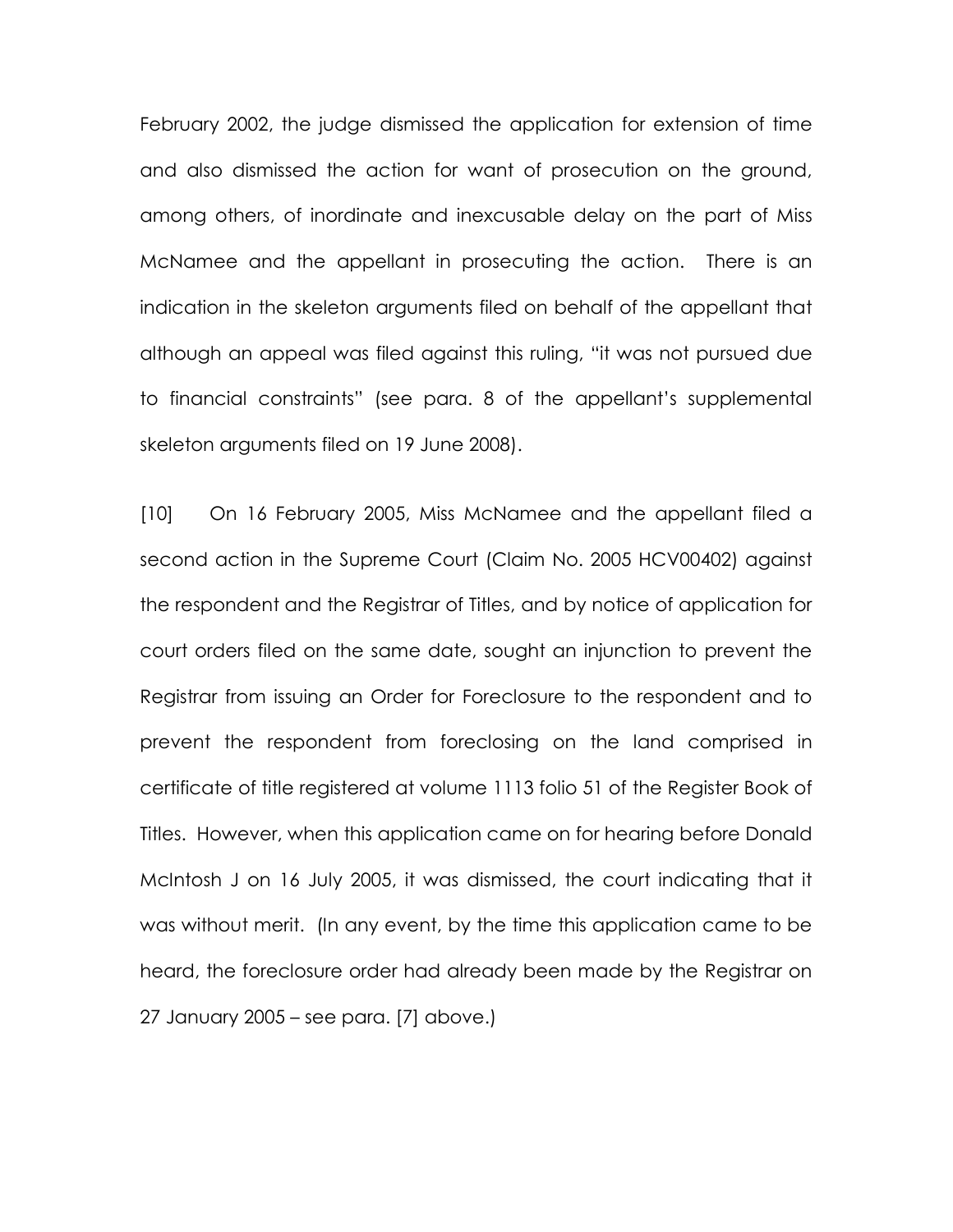[11] And then finally, on 2 February 2007, yet another action was commenced in the Supreme Court (Claim No. 2007 HCV00711) by Miss McNamee and the appellant against the respondent, claiming the following reliefs:

- "1. An injunction to prevent the Defendant by itself its agent or otherwise from selling, mortgaging, leasing, renting or otherwise disposing of the land registered at Volume 1393 Folio 493;
- 2. An order barring the Defendant from recovering possession of the premises mentioned at paragraph I above until further orders by the court;
- 3. A declaration that the 1<sup>st</sup> Claimant is the rightful owner in law of the premises registered at Volume 1393 Folio 493;
- 4. A declaration that the Defendant holds the property on trust for the 1st Claimant;
- 5. An order directing the Registrar of Titles to cancel the Duplicate Title registered at Volume 1393 Folio 493 and further order directing the said Registrar to Transfer the said premises to the 1st Claimant;
- 6. An order directing the Registrar of the Supreme Court to sign all documents on behalf of the Defendant in order to facilitate the transfer of the aforesaid premises to the 1st Claimant;
- 7. The sum of \$130,000 plus interest to the 2nd Claimant for the loss of her motor car;
- 8. The sum of \$8,030,000 representing loss of use of the said motor car and continuing;
- 9. Attorneys-at-law [sic] costs; and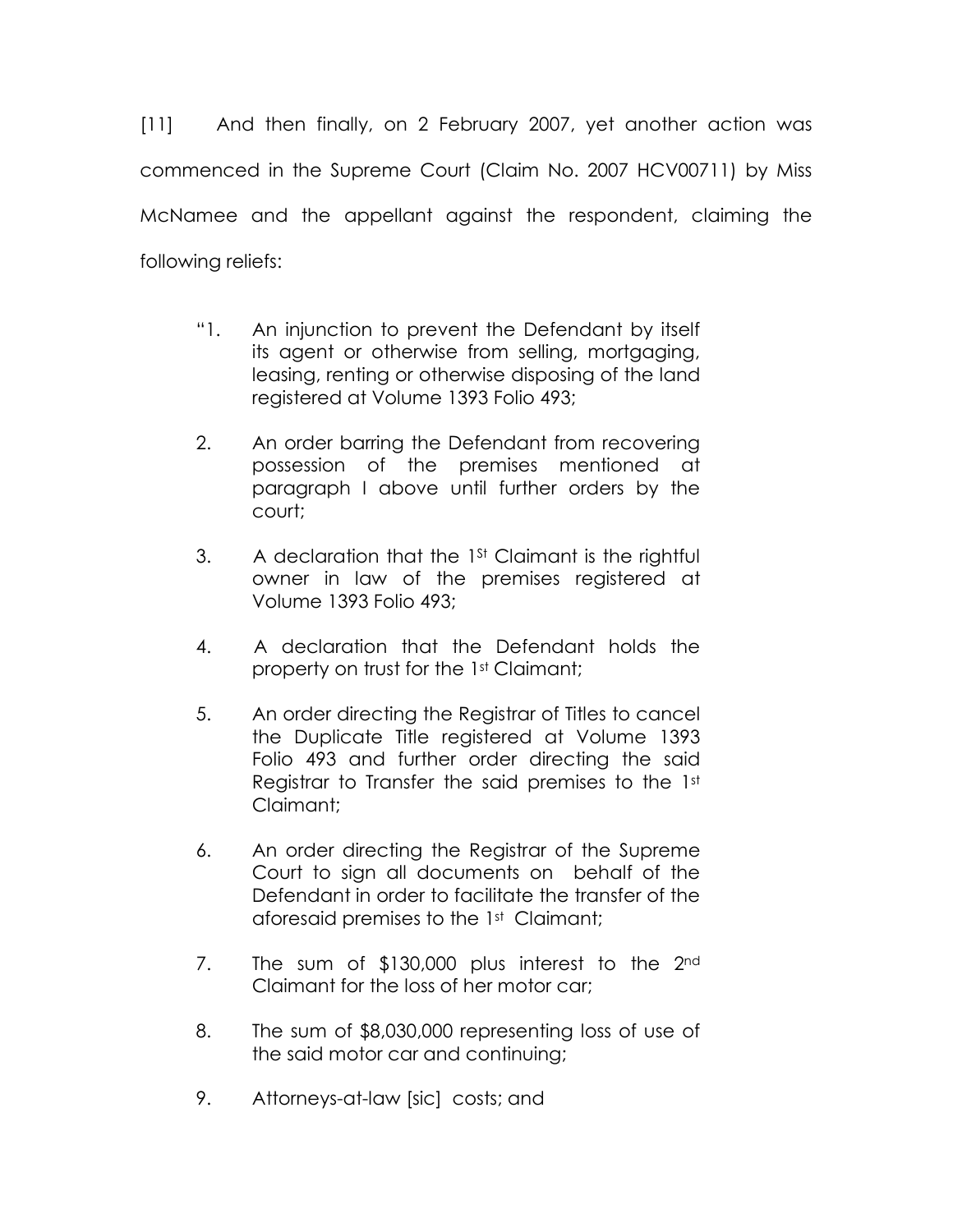10. Costs."

[12] In particulars of claim filed in this action Miss McNamee and the appellant gave particulars of the fraud alleged by them against the respondent, as follows:

# "PARTICULARS OF FRAUD

- a. Using the office of Managing Director along with physical and mental abuse on the 2nd Claimant to force her into a [sic] signing a document alleging a debt which does not exist;
- b. Encouraging the 1<sup>st</sup> Claimant to hand over his title with the belief that Attorney-at-Law: Barlow Ricketts would require the said title for further legal work not connected to the Defendant;
- c. Using Barlow Ricketts, Attorney-at-Law, for the 1st Claimant, to encourage him to sign documents well knowing that the said Barlow Ricketts is acting as the Attorney-at-Law for the Defendant;
- d. Causing the signature of the 1st Claimant to be witnessed by [sic] Justice of the Peace in the absence of the 1st Claimant;
- e. Using the services of Barlow Ricketts to prepare mortgage documents without the permission of the 1st Claimant; and
- f. Mortgaging the property of the 1st Claimant without his knowledge or consent."
- [13] This action remains pending in the Supreme Court.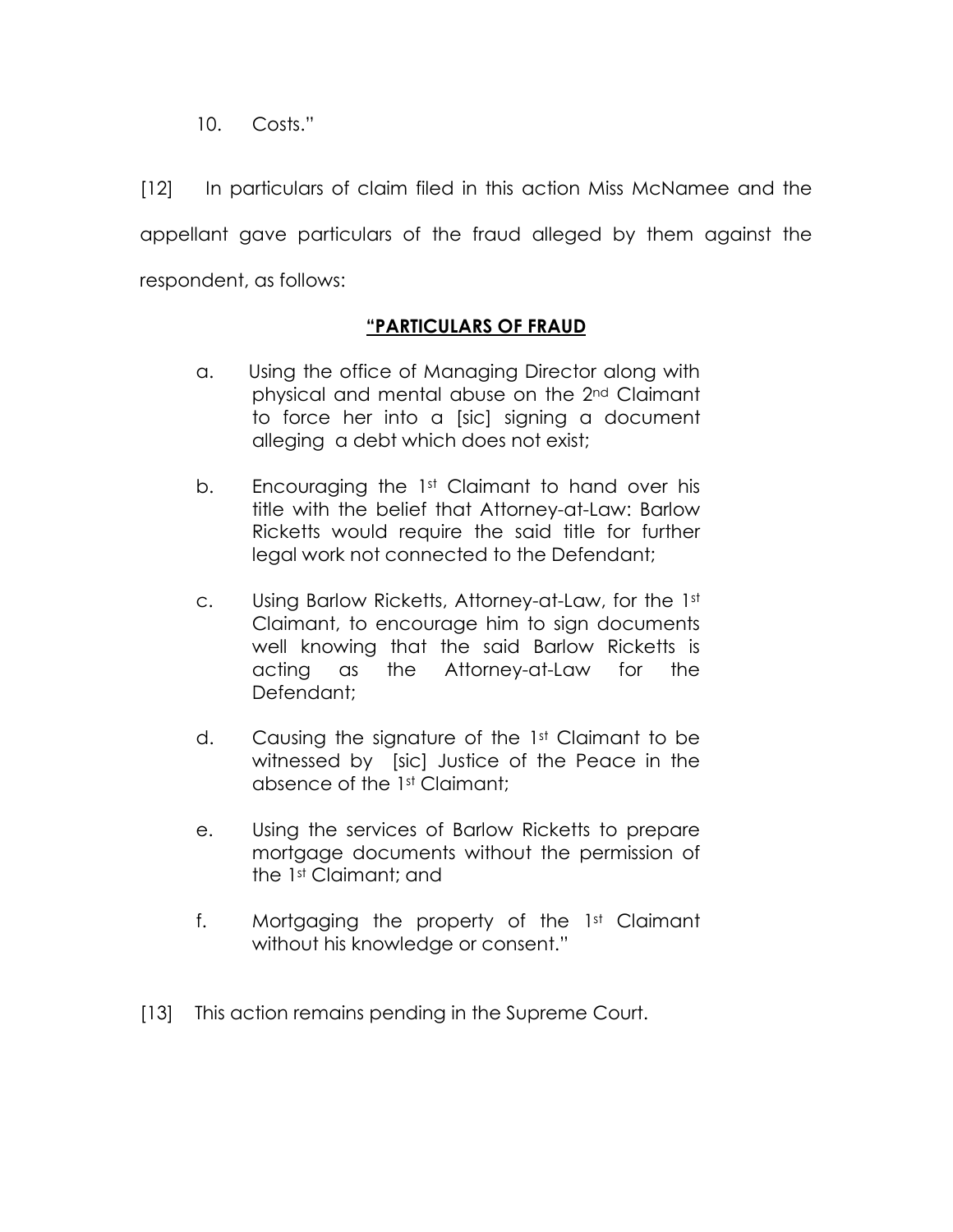#### The Resident Magistrate's Court proceedings

[14] The action which is the subject of this appeal (Plaint No. 75/06) was actually commenced by the respondent on 24 January 2006, that is, a year before the filing of the action in the Supreme Court last referred to. In it, the respondent sought an order for recovery of possession of the property from the appellant. By this time, of course, the respondent was the registered proprietor of the property and in its brief particulars of claim, it did no more than to refer to and to exhibit its certificate of title and the order for foreclosure. This was met by a defence filed on behalf of the appellant on 1 September 2006, in which the history that I have attempted to summarise above was set out in great detail and the respondent's right to possession was directly challenged by the appellant on the ground that the certificate of title relied upon by the respondent had been obtained by fraud. Particulars of fraud along the same general lines as, but not identical to, those set out in the Supreme Court action, were also provided. By a request filed on 24 February 2006, the appellant sought further and better particulars of the claim from the respondent, but it is not clear from the record whether this request was ever answered.

[15] The action was listed for trial on 9 February 2007 and, by notice filed on that same day, the appellant sought an order from the court transferring it to the Supreme Court "to join with Claim No. 2007 HCV00711" or, in the alternative, that the proceedings in the Resident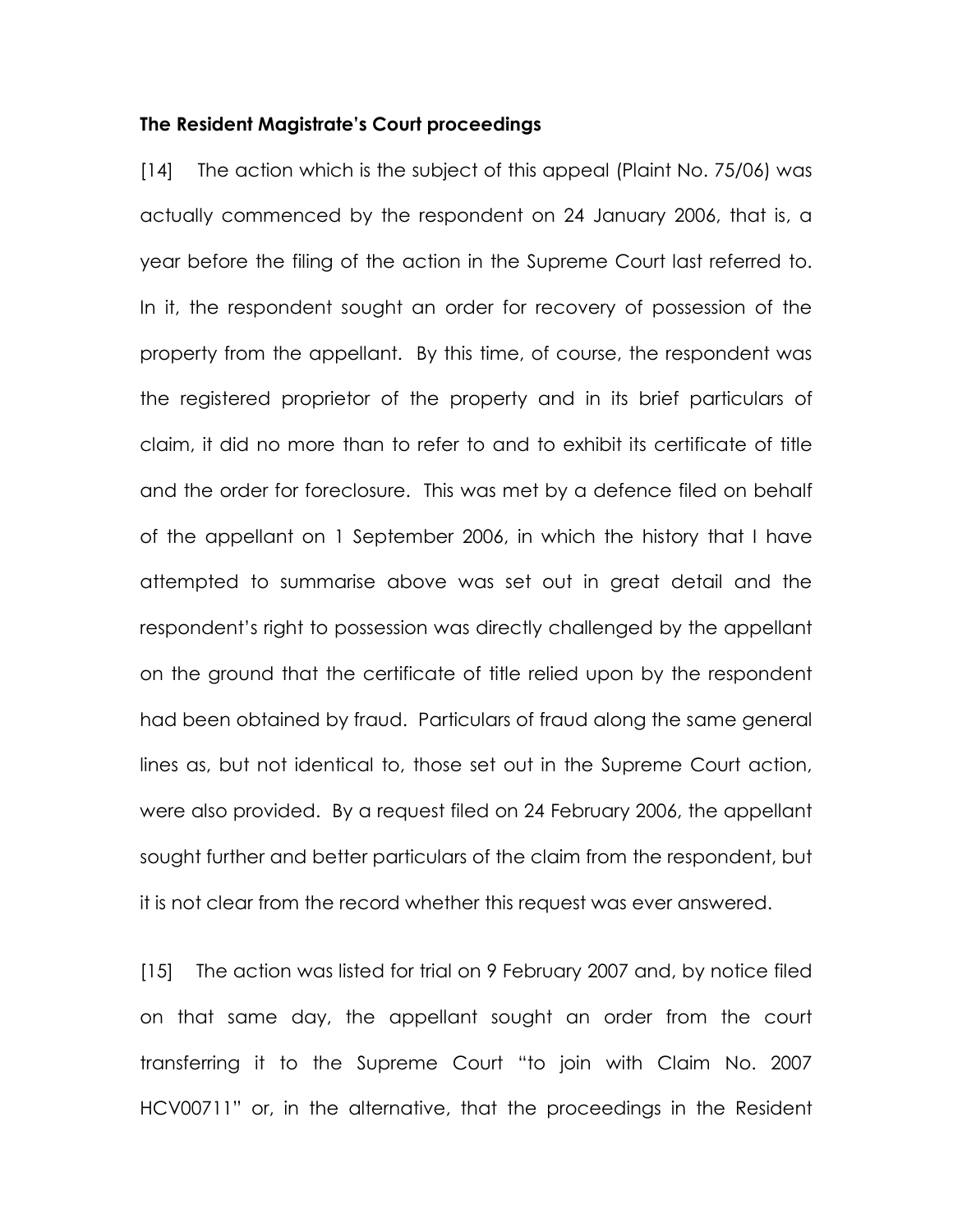Magistrate's Court be stayed pending the outcome of that Supreme Court matter. In support of this application, an affidavit sworn to by Mr Keith Bishop, attorney-at-law, was filed on behalf of the appellant and in that affidavit the then value of the property was stated to be \$16,000,000.

[16] When the matter finally came on for trial on 9 February 2007, the court was told by Miss Kerry-Ann Ebanks, who appeared for the appellant, that she was not instructed to conduct the trial, but had instructions only to make the application which had been filed that morning for an order transferring the action to the Supreme Court. The learned resident magistrate duly heard submissions from counsel in support of and against the application, reviewed the history of the matter as it appeared from the documents filed in support and ruled as follows:

> "Application to transfer the matter to the Supreme Court is denied/dismissed as the issues are concurrent with those previously raised in that arena and considered in the judgment of His Lordship on the 7<sup>th</sup> February 2002.

> A stay of the action would cause irreparable injustice to the Plaintiff/Respondent for reasons stated above as the Plaintiff is registered [sic] proprietor on the title and would be entitled in the absence of any other claim proved to possession".

[17] The court having ruled that the trial should proceed, Miss Ebanks then told the court that she would be relying on the defence filed in the matter. In response, counsel for the respondent applied for the defence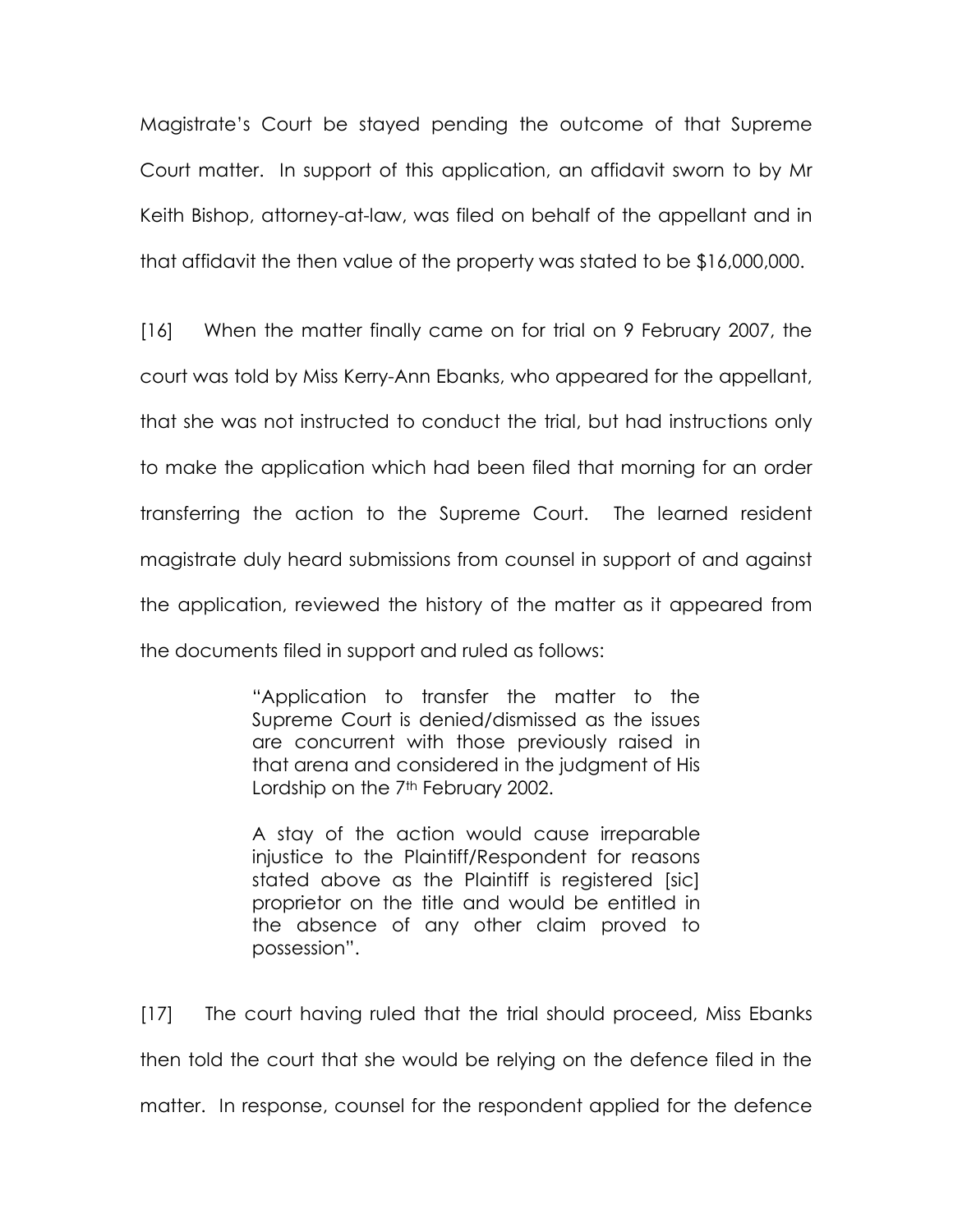to be struck out, apparently on the basis that it raised issues which the Resident Magistrate's Court could not adjudicate upon, pursuant to section 105(10) of the Judicature (Resident Magistrates) Act ("the Act"). But the court was also told that "the defence was a repeat and recital of the issues and matters that had been fully interred as far back as 2002 in the Supreme Court by…Mr Justice Harrison and to attempt to resurrect them in this fashion was an abuse of process and certainly vexatious".

[18] The learned resident magistrate accepted these submissions and proceeded to make the following order:

- "1. The Defendants' defenses are struck out as they fail to state a cause of action within the Court's jurisdiction and due to the frivolous and vexatious nature of said defenses in the circumstances as they relate to matters, raised previously in the Supreme and the Court of Appeal.
- 2. Having considered the case of **Dextra Bank and Trust** Company Limited vs. Bank of Jamaica 31 JLR 342, the Defendants' Application for Stay of Proceedings is denied.
- 3. Order for possession is granted. Defendant shall give possession to the Plaintiff on or before May 9, 2007.
- 4. Plaintiff is awarded costs of Twenty Thousand Dollars (\$20.000.00)."

## The appeal

[19] Dissatisfied with this result, the appellant appealed to this court, filing

amended grounds of appeal as follows: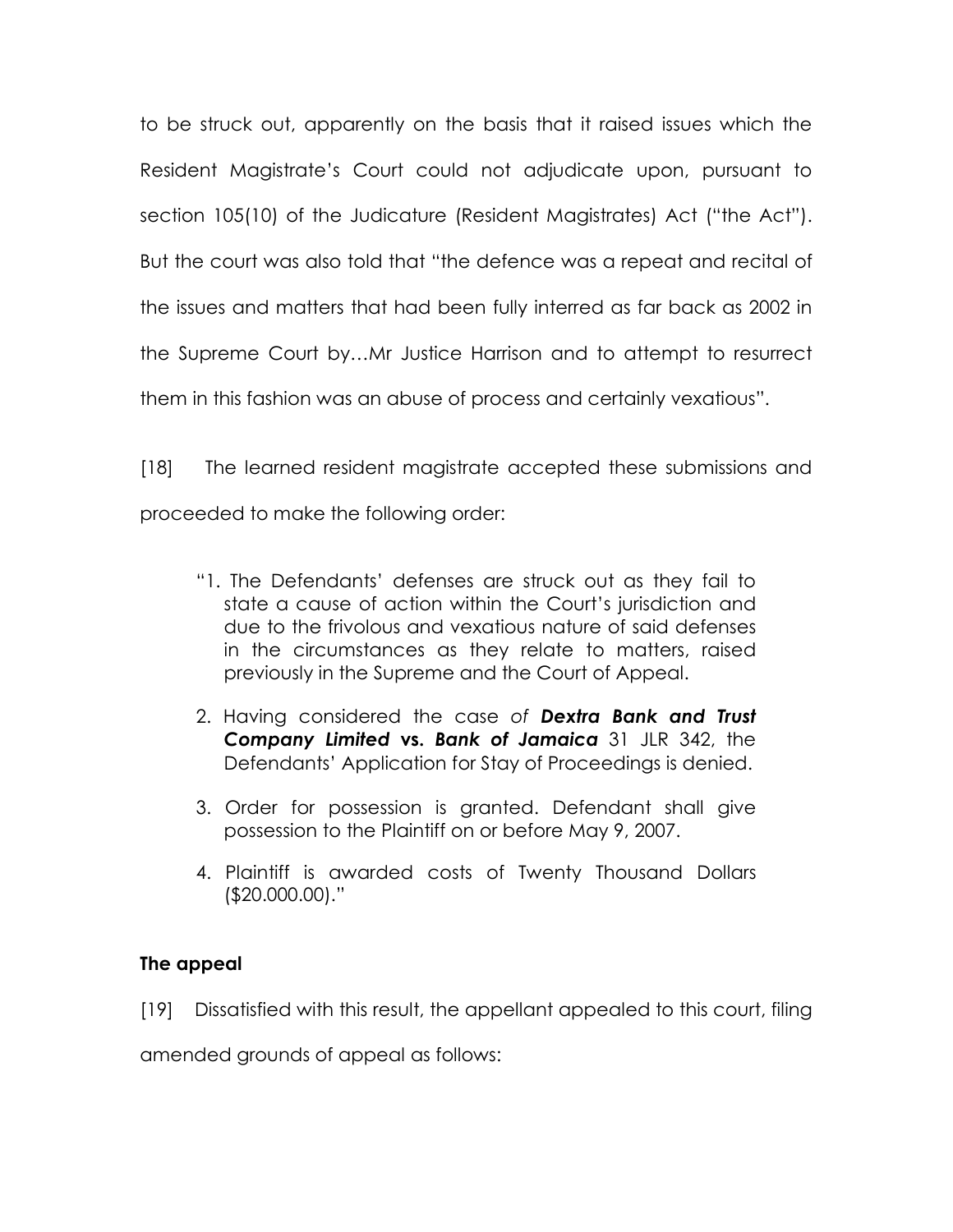- "1. The Learned Resident Magistrate erred in striking out the Appellant's Defence on the basis that it failed to state a cause of action within the court's jurisdiction.
- 2. The Learned Resident Magistrate erred in striking out the Appellant's Defence as frivolous and vexatious as they [sic] relate to matters raised previously in the Supreme Court and the Court of Appeal.
- 3. The Learned Resident Magistrate erred in refusing to stay or in the alternative transfer the proceedings to the Supreme Court. In addition to which the case cited by the Learned Resident Magistrate, Dextra Bank and Trust Company Limited v Bank of Jamaica 31 JLR 342 does not contain any references to principles concerning Stay of Proceedings.
- 4. The Learned Resident Magistrate erred in making an order for possession without a trial being held in light of the defence raised."

## The submissions

[20] At the outset of her submissions, Miss Ebanks very helpfully identified

the issues arising from the amended grounds of appeal as follows:

- (i) whether the learned Resident Magistrate had jurisdiction to make the order for the recovery of possession;
- (ii) whether the learned Resident Magistrate erred in striking out the appellant's defence on the basis that it failed to state a cause of action within the court's jurisdiction;
- (iii) whether the learned Resident Magistrate erred in striking out the appellant's defence as frivolous and vexatious as it relates to matters raised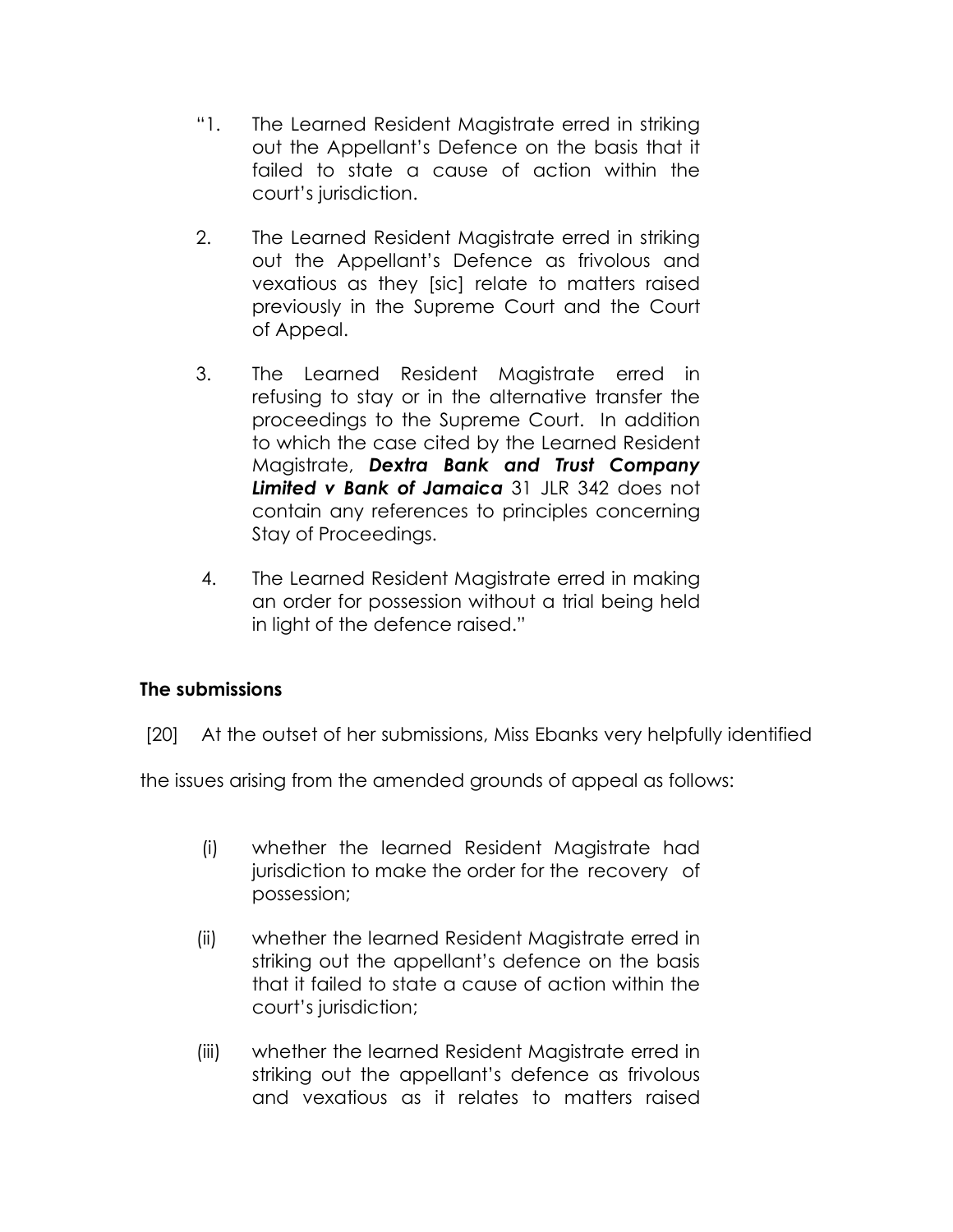previously in the Supreme Court and the Court of Appeal;

- (iv) whether the learned Resident Magistrate erred in refusing to stay or in the alternative transfer the proceedings to the Supreme Court. In addition to which the case cited by the learned Resident Magistrate, Dextra Bank and Trust Company Limited v. Bank of Jamaica 31 JLR 342 does not contain any references to principles concerning stay of proceedings;
- (v) whether the Learned Resident Magistrate erred in making an order for possession without a trial being held in light of the defence raised."

 [21] To these five issues, Miss Ebanks added a sixth issue, originally described as a preliminary point, which was what was the effect on the proceedings, if any, of the verdict of acquittal entered in Miss McNamee's favour by this court when her appeal from conviction in the Resident Magistrate's Court was allowed on 13 March 2008.

[22] Taking the first and second issues together, Miss Ebanks referred us to section 96 of the Act and to the authorities which establish that it is for a plaintiff to show that his case is within the jurisdiction of the court by proving that the annual value of the property is not in excess of the prescribed limit, which is \$75,000.00 (Brown v The Attorney General (1968) 11 JLR 35, and **Williams v Sinclair** (1976) 14 JLR 172). She also referred us to Order VI Rule 4 of the Resident Magistrates Court Rules, which requires the plaintiff in actions for the recovery of land to furnish particulars containing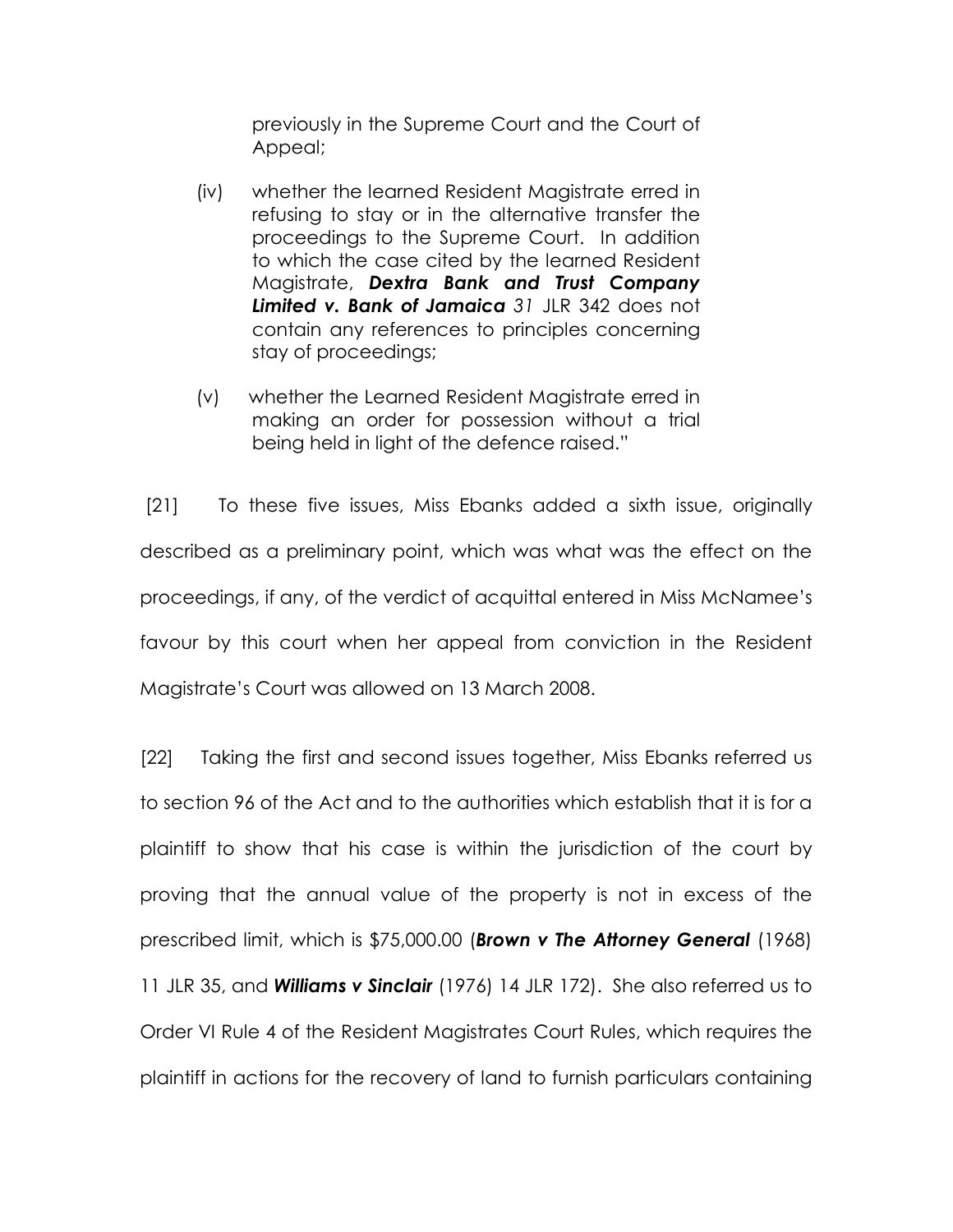a full description of the property sought to be recovered, and of its annual value. On this basis, Miss Ebanks submitted that the respondent had not only not complied with Order VI Rule 4, but it had also failed to call any evidence to establish the annual value of the property, with the result that the learned resident magistrate's jurisdiction to make an order for recovery of possession had not been established and the appellant's defence ought not therefore to have been struck out.

[23] With regard to the third issue, Miss Ebanks submitted that Harrison J's order in the original Supreme Court proceedings had been based solely on the time which had passed between the filing of the writ of summons and the application for permission to file the statement of claim out of time and was not an adjudication on the merits of the matter.

[24] On the fourth issue, Miss Ebanks' submission was that the resident magistrate ought either to have stayed the proceedings for recovery of possession before her, pending the outcome of the Supreme Court proceedings, or, alternatively, to have transferred those proceedings to the Supreme Court to be tried with the Supreme Court action. In this regard, she referred us to section 130 of the Act and to the decision of this court in George Graham v Elvin Nash (1990) 27 JLR 570. A possible consequence of the proceedings not having been transferred to the Supreme Court, counsel pointed out further, was that there could be a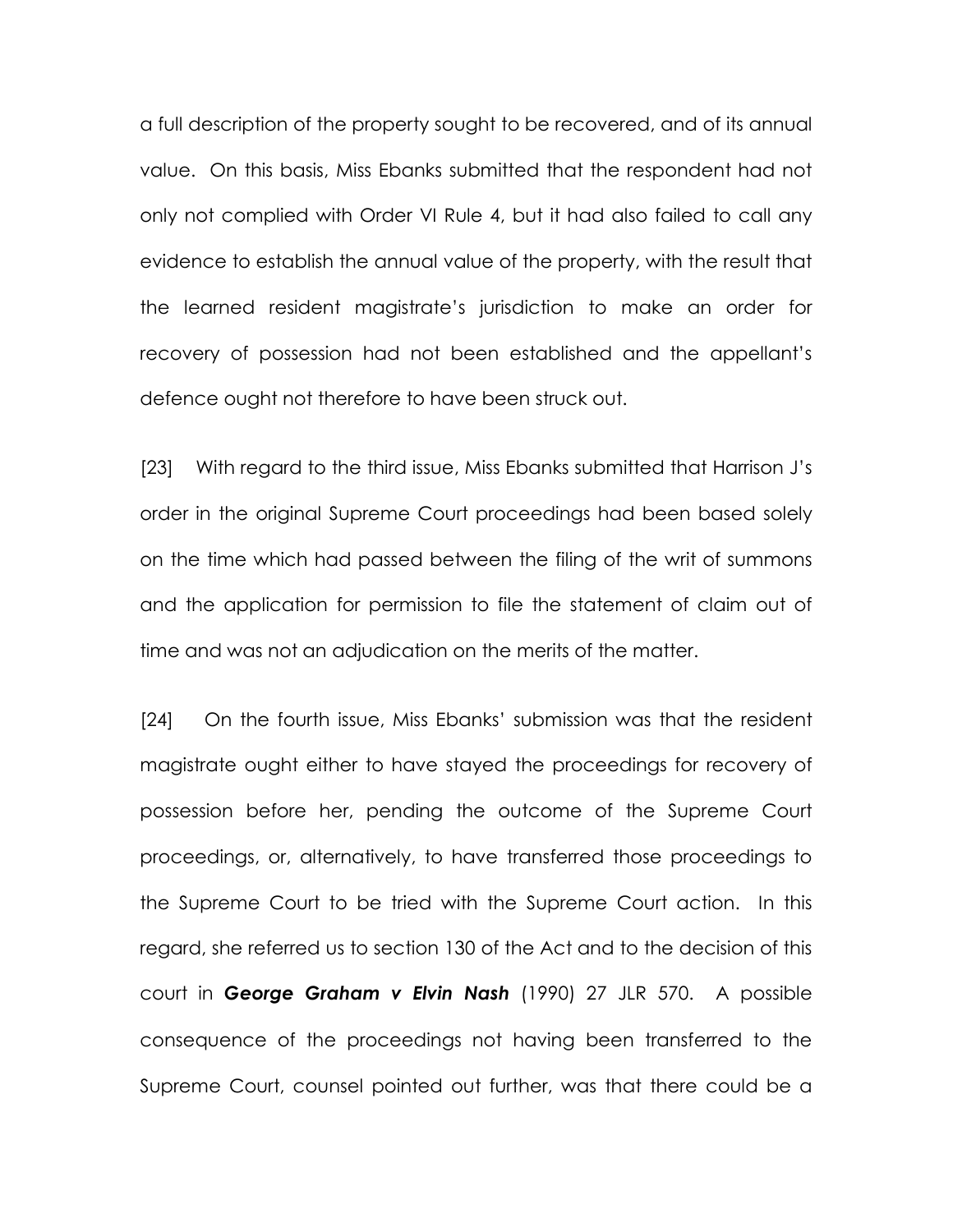conflict in the decision of the resident magistrate and the Supreme Court. Miss Ebanks also questioned the relevance of the case of **Dextra Bank and** Trust Company Ltd v Bank of Jamaica, to which reference was made by the resident magistrate, to the issue of a stay of proceedings. It had not been cited to her by either of the parties and neither of them had been given an opportunity to respond to it.

[25] On the fifth issue, Miss Ebanks submitted that the resident magistrate had made an order for possession without hearing any evidence, either in support of the claim or from the defence, and that the order had therefore been made in breach of section 96 of the Act, which requires the plaintiff to give proof of his title as well as that the defendant be given an opportunity to "show cause to the contrary". Miss Ebanks referred us on this point to the unreported decision of this court in Dave Dunkley v **Jennifer Taylor** (RMCA No. 29/2005, judgment delivered 10 May 2006) and to section 181 of the Act.

[26] And finally, on the sixth issue, Miss Ebanks referred us firstly to the well known (and widely disliked) rule in **Hollington v F. Hewthorn & Co. Ltd** [1943] 2 All ER 35, the effect of which is that a conviction in a criminal case is inadmissible in subsequent civil proceedings as evidence of the facts upon which the conviction was based. She went on to point out that the rule had been criticised (for instance, in **Barclays Bank Ltd v Cole** [1967] 2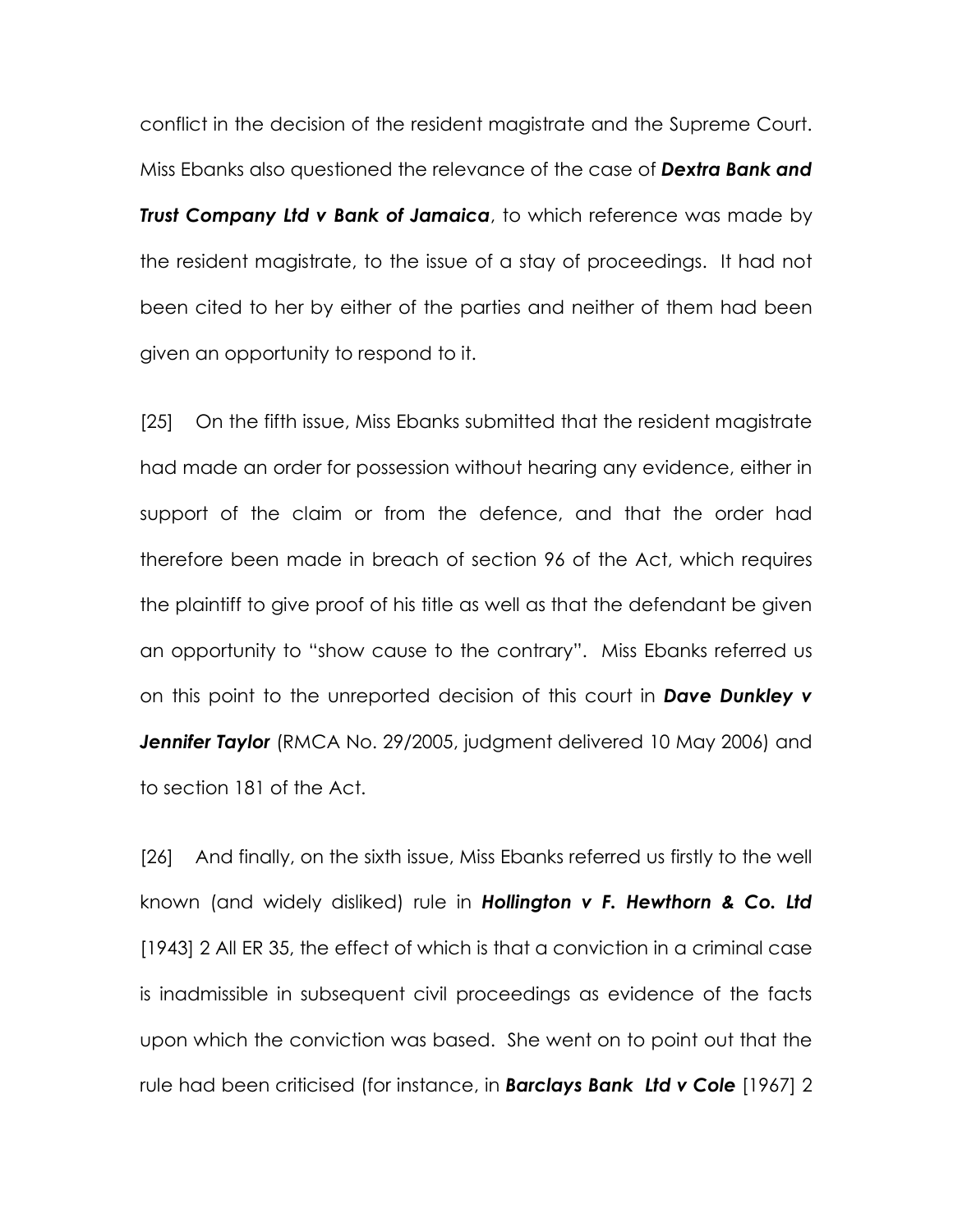QB 738, 743, in which Lord Denning MR described the case as an "unfortunate decision") and that in England, its actual effect has long been reversed by statute (Civil Evidence Act 1968, section 11). On this basis, Miss Ebanks then invited us to disregard **Hollington v Hewthorn & Co.** Ltd and to treat Miss McNamee's acquittal of the charges against her as proof of the fact that she did not commit larceny as a servant, with the result that the basis upon which the appellant's title was used to secure her alleged indebtedness to the respondent would disappear, as would the basis upon which the order for recovery of possession was made against the appellant. This approach, Miss Ebanks concluded in her submission on this point, was "not only a common sense approach but an approach whose time has come".

[27] On the strength of these submissions, Miss Ebanks asked us (i) to set aside the order made by the resident magistrate, (ii) to order that the appellant be allowed to enter and remain upon the property, and (iii) to order that the matter be transferred to the Supreme Court to be heard with the action currently pending in that court.

[28] Mr Daley responded on behalf of the respondent generally, save in respect of the sixth issue, which was dealt with last by Mr McBean. Mr Daley began his submissions by making the point that the respondent's title to the property can only be challenged if the order for foreclosure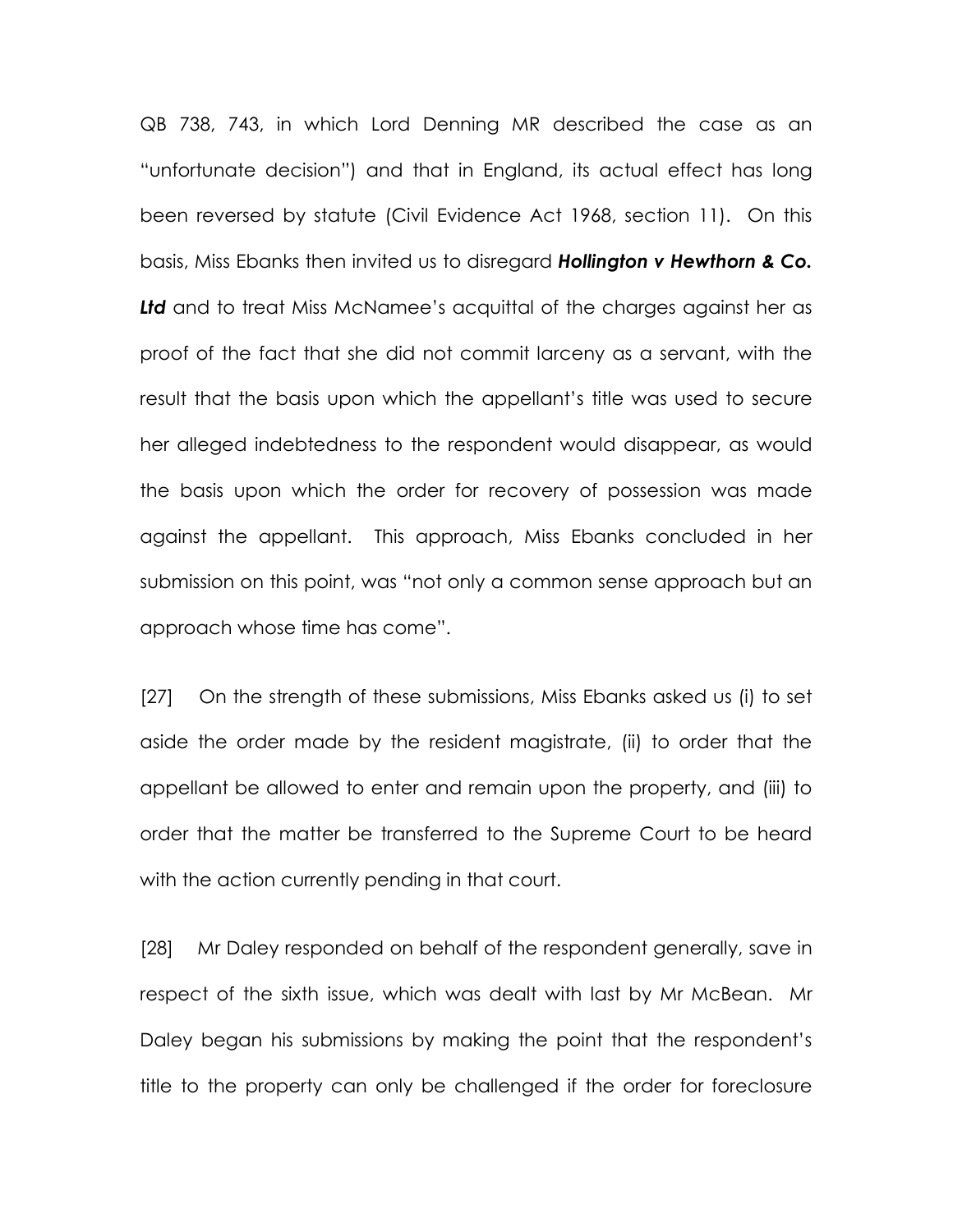pursuant to which it was issued is impeached, pointing out that the injunction which had been sought by the appellant in Claim No. 2005 HCV 00402 to prevent the making of that order had been refused. All issues of fraud, he submitted, had therefore been "interred". Although he eventually conceded that section 105(10) of the Act, to which the resident magistrate had referred in her reasons, was "probably" not applicable in these circumstances, he nevertheless maintained that the only basis on which the order for foreclosure could successfully be challenged was by proof of actual fraud. In this regard, Mr Daley referred to sections 119 and 120 of the Registration of Titles Act and the cases of Patch v Ward (1867) 3 Ch App 203 and Assets Company Ltd v Mere Roihi and Others [1905] AC 176.

[29] On the wider issue of the jurisdiction of the resident magistrate, Mr Daley submitted that since it was not competent of the resident magistrate to set aside the title obtained pursuant to the foreclosure order, no question of a bona fide dispute as to title, as contemplated by section 96 of the Act, could arise, and the applicable section of the Act was therefore section 89. It followed that in this case, the respondent as plaintiff in the court below had only to show that it was the registered proprietor and this would entitle it to an order for possession. In this regard, Mr Daley submitted, the case of **Brown v The Attorney General** (in particular, the judgment of Moodie JA at page 38) was relevant and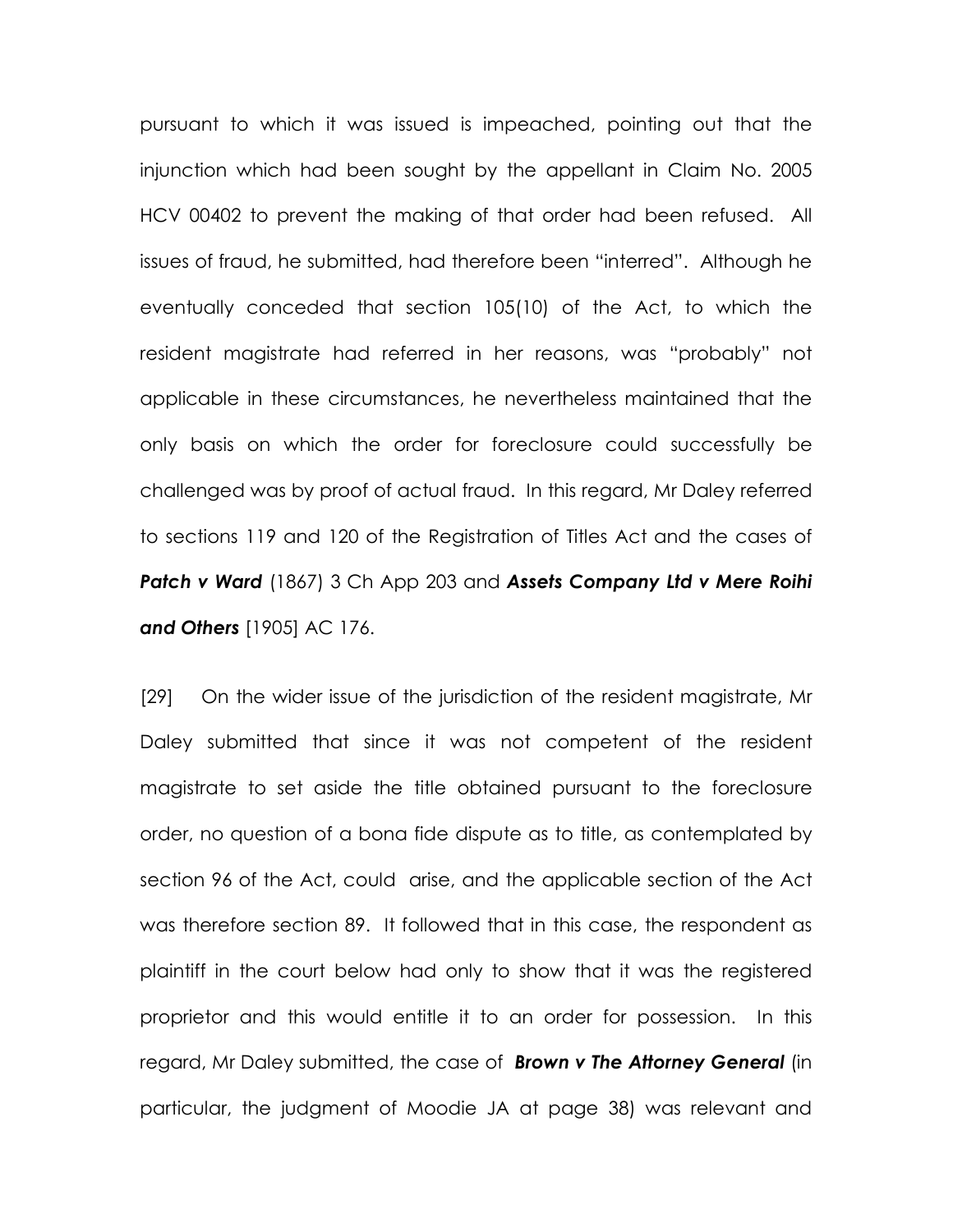applicable to this case. The appellant's evidence as to the value of the property (\$16,000,000.00), he concluded on this point, was further evidence that the resident magistrate had no jurisdiction to deal with the matter under section 96 of the Act.

[30] Mr Daley then referred us to the well known decision of the House of Lords in Hunter v Chief Constable of West Midlands and Another [1981] 3 All ER 727, to make the point that the appellant in this case was attempting to launch a collateral attack on the decision of a competent court, viz, the earlier decision of Harrison J, and that this amounted to an impermissible abuse of the process of the court.

[31] With regard to the sixth issue, that is, the effect of Miss McNamee's acquittal by this court, Mr McBean submitted that her appeal had been allowed on a "technicality", as a result of the fact that the proper foundation for the admission of computer generated evidence had not been laid by the prosecution. However, there was still the evidence of Miss McNamee's "confession", which remained a live issue upon which there had, to date, been no adjudication by the court.

[32] In all of these circumstances, both counsel for the respondent submitted, the learned resident magistrate had been correct to strike out the appellant's defence pursuant to section 172 of the Act and the appeal ought therefore to be allowed.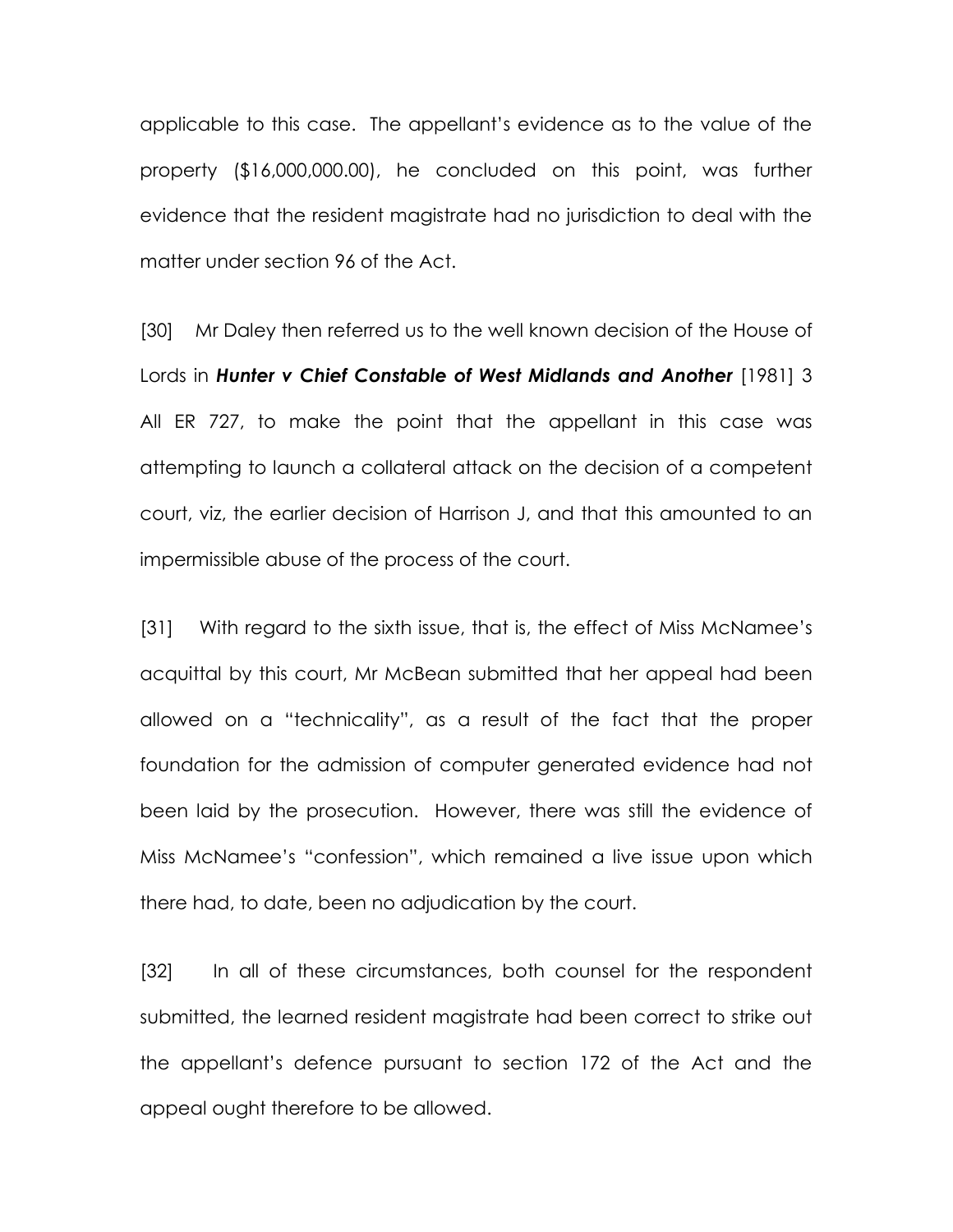### Discussion and analysis

[33] For ease of reference, I propose in the first place to adopt Miss Ebanks' formulation of the issues and to deal with them in the same order that she did. To these issues, I will add (as the seventh issue) the question of the effect of the order for foreclosure, which was so strongly urged by Mr Daley on behalf of the respondent.

## Issues 1 and 2 – the resident magistrate's jurisdiction to make the order for recovery of possession and the striking out of the defence for want of jurisdiction

[34] The appellant says that section 96 of the Act is applicable to the respondent's claim for recovery of possession in this case, while the respondent asserts that section 89 is the relevant section. Both sections are set out below:

> **89.** When any person shall be in possession of any lands or tenements without any title thereto from the Crown, or from any reputed owner, or any right of possession, prescriptive or otherwise, the person legally or equitably entitled to the said lands or tenements may lodge a plaint in the Court for the recovery of the same and thereupon a summons shall issue to such first mentioned person; and if the defendant shall not, at the time named in the summons, show good cause to the contrary, then on proof of his still neglecting or refusing to deliver up possession of the premises, and on proof of the title of the plaintiff, and of the service of the summons, if the defendant shall not appear thereto, the Magistrate may order that possession of the premises mentioned in the plaint be given by the defendant to the plaintiff, either forthwith or on or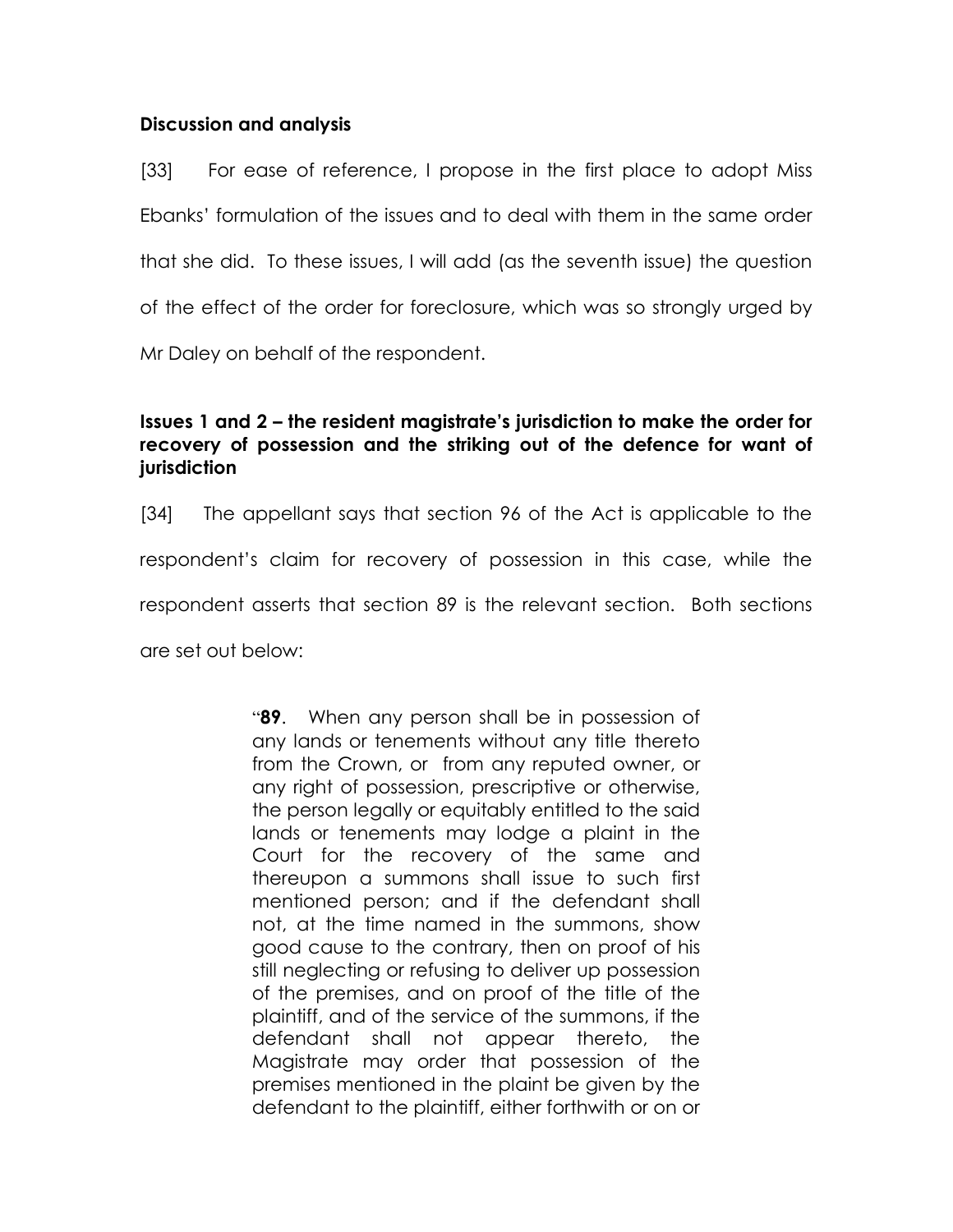before such day as the Magistrate shall think fit to name; and if such land be not given up, the Clerk of the Courts, whether such order can be proved to have been served or not, shall at the instance of the plaintiff issue a warrant authorizing and requiring the Bailiff of the court to give possession of such premises to the plaintiff. "

"96. Whenever a dispute shall arise respecting the title to land or tenements, possessory or otherwise, the annual value whereof does not exceed seventy-five thousand dollars, any person claiming to be legally or equitably entitled to the possession thereof may lodge a plaint in the Court, setting forth the nature and extent of his claim ... and if the Defendant or the Defendants, or either of them, shall not, on a day to be named in such summons, show cause to the contrary, then on proof of the plaintiffs title and of the service of the summons on the defendant or the defendants, as the case may be, the Magistrate may order that possession of the lands or tenements mentioned in the said plaint be given to the plaintiff…"

[35] It will immediately be seen from a comparison of these two sections of the Act that, while in both the person seeking to recover possession is put to the proof of his title, the question of the annual value of the land does not arise under section 89, while under section 96 it is explicitly made a limiting factor in relation to the court's jurisdiction. This is how Moodie JA, in a dictum referred to by counsel on both sides, contrasted the provisions of these sections in **Arnold Brown v The Attorney General** (at page 38):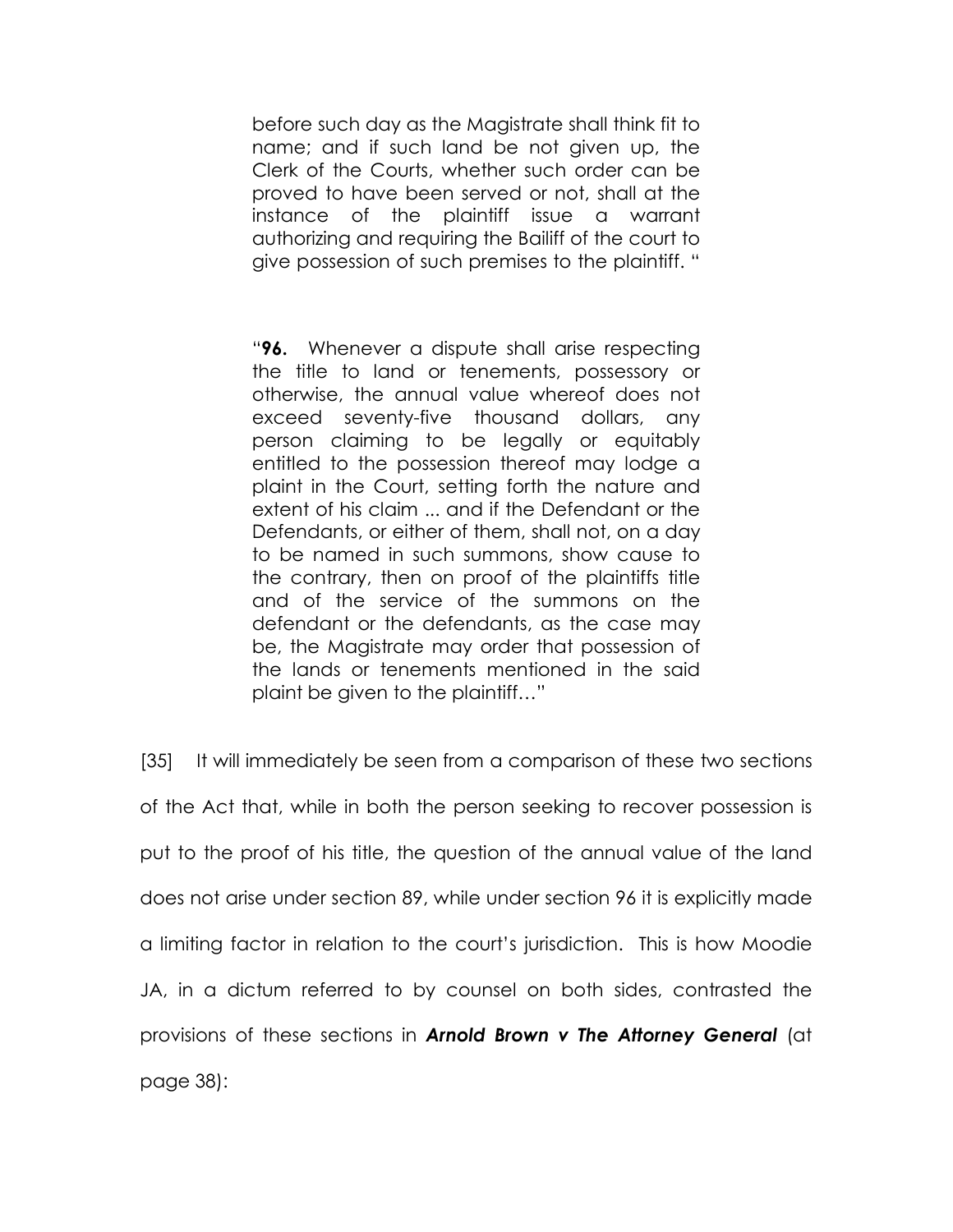"These two sections apply to different circumstances (see Francis v. Allen (1)) but it is to be observed that in both sections proof of his title is a condition precedent to the plaintiff obtaining an order for possession, albeit that the quality of such proof may vary according to the facts of the particular case. However, under s. 96 the Plaintiff is required to set forth in his plaint the nature and extent of his claim, whereas in s. 89 there is no such requirement.

In the English Country Court Practice the particulars are required to contain the ground on which the Plaintiff claims possession. It would seem that this was the practice followed in the District Courts, the precursor of the Resident Magistrate's Court (see **Paisely v. Butterworth** (2)).

The respondent has chosen to bring this action for recovery of possession in the Resident Magistrate's Court, and in so doing two elemental considerations call for attention: one, that the appellant is in possession, thus the respondent must rely on his right to possession accompanied by actual possession, and, in such case, to succeed he must recover by strength of his own title without regard to the weakness of the appellant's title; two, that the Resident Magistrate's Court is a court of limited jurisdiction and if he invokes its process he must be prepared to show that his case falls within its authority  $(R \, v.$ Gavin (3))."

[36] It seems to be clear, therefore, that an order under section 89 is appropriate in cases in which the defendant's occupation of the property is not attributable to any kind of right or title. This is how Shelley JA put it in

Arnold Brown v Attorney General (at page 41):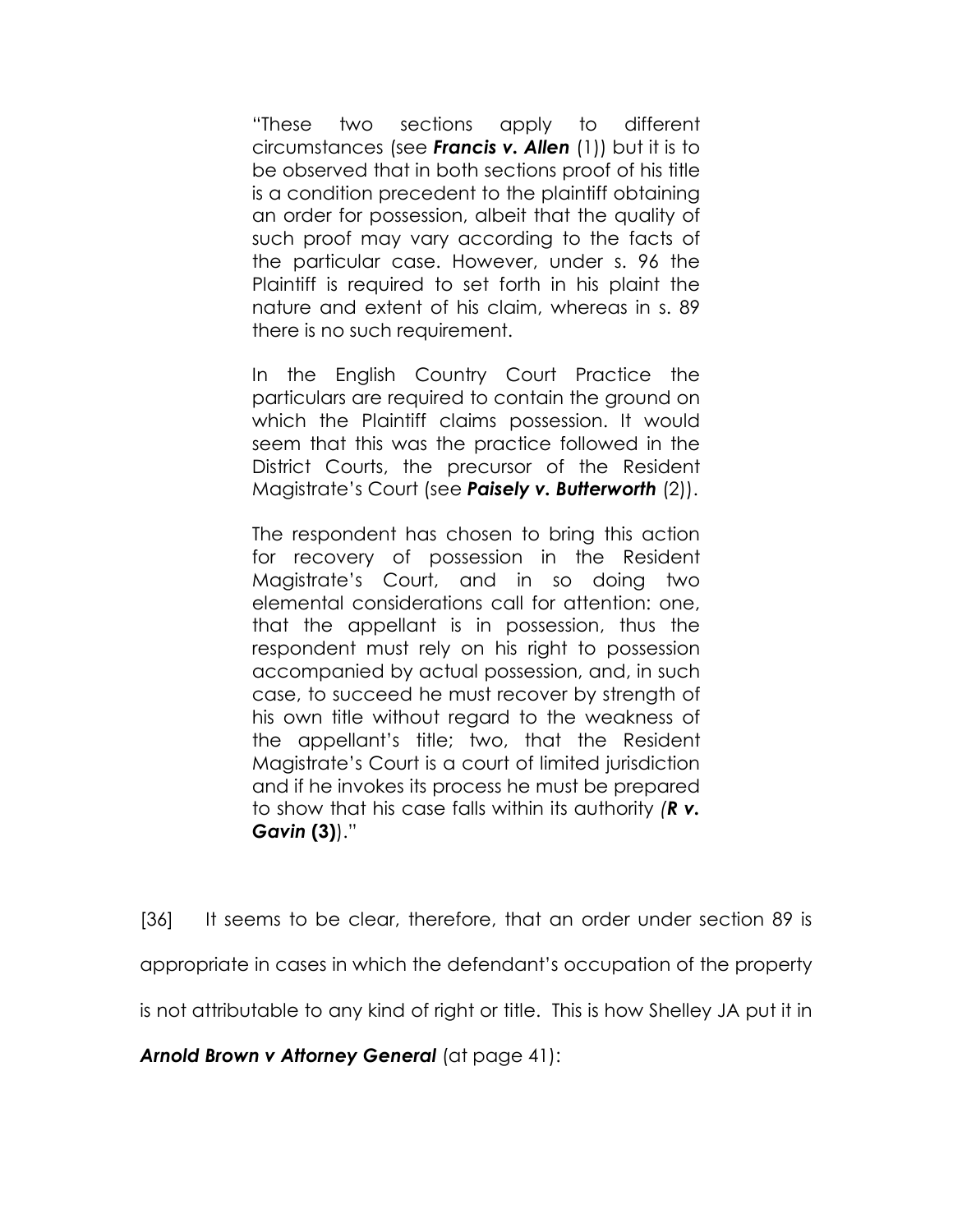"In short, this section shows how to deal with the squatter. The question of annual value does not arise in proceedings under it. The plaintiff is required to prove that the defendant is a squatter…"

[37] Section 96 on the other hand, is appropriate to cases in which a dispute as to title to property has arisen, in which case the plaintiff claiming to be entitled to possession on either legal or equitable grounds may lodge a plaint setting out the nature and extent of his claim, whereupon a summons will issue to the person in actual possession of the property. If when the matter comes on for hearing that person does not show cause to the contrary, the plaintiff, upon proving his own title, will thereupon be entitled to an order for possession of the property. However, in any such case, the jurisdiction of the resident magistrate is limited to property the annual value of which does not exceed \$75,000. The requirement in Order VI, rule 4 of the Resident Magistrate's Court Rules that in all actions for the recovery of land "the particulars shall contain a full description of the property sought to be recovered, and of the annual value thereof…" is obviously, in my view, particularly applicable to section 96 claims for recovery of possession.

[38] The question of what is required for a defendant to raise a dispute as to title within the meaning of section 96 has not been without controversy. In **Arnold Brown v The Attorney General** it was held by the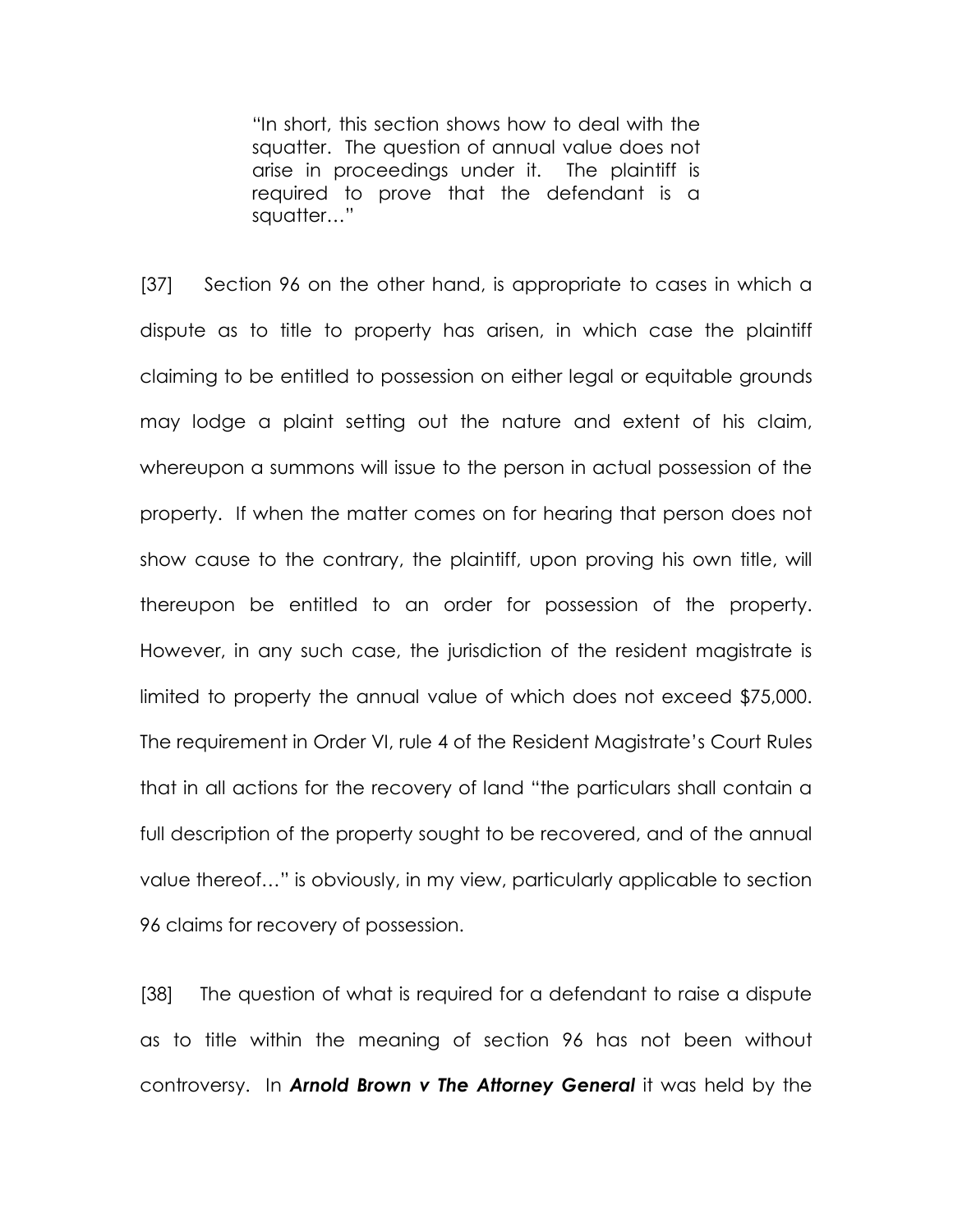majority (following the earlier decision of this court in **Francis v Allen** (1956-60) 7 JLR 100) that the defendant was required only to show a bona fide intention to dispute the plaintiff's title in order to bring the matter within the ambit of section 96. However, Shelley JA in a powerful dissenting judgment, considered that it could not be enough for a defendant to remove an action from the sphere of section 89 into the sphere of section 96 merely by stating as his defence "Plaintiff is not entitled to possession and defendant puts plaintiff to proof of his title" (see page 41).

[39] Shelley JA's position was fully vindicated by the subsequent decision of the court in Ivan Brown v Bailey (1974) 12 JLR 1338 (though, curiously, without any reference to **Arnold Brown v The Attorney General**). In that case (later followed in **Williams v Sinclair** (1976) 14 JLR 172), it was held that in order to bring the section into play, the bona fides of the defendant's intention is irrelevant in the absence of evidence of such a nature as to call into question the title of the plaintiff. This is how Graham-Perkins JA, who delivered the judgment of the court, stated the position after a review of the relevant authorities (at page 1343):

> "All the authorities show with unmistakable clarity that the true test is not merely a matter of bona fide intention, but rather whether the evidence before the court, or the state of the pleadings, is of such a nature as to call into question the title, valid and recognisable in law or in equity, of someone to the subject matter in dispute. If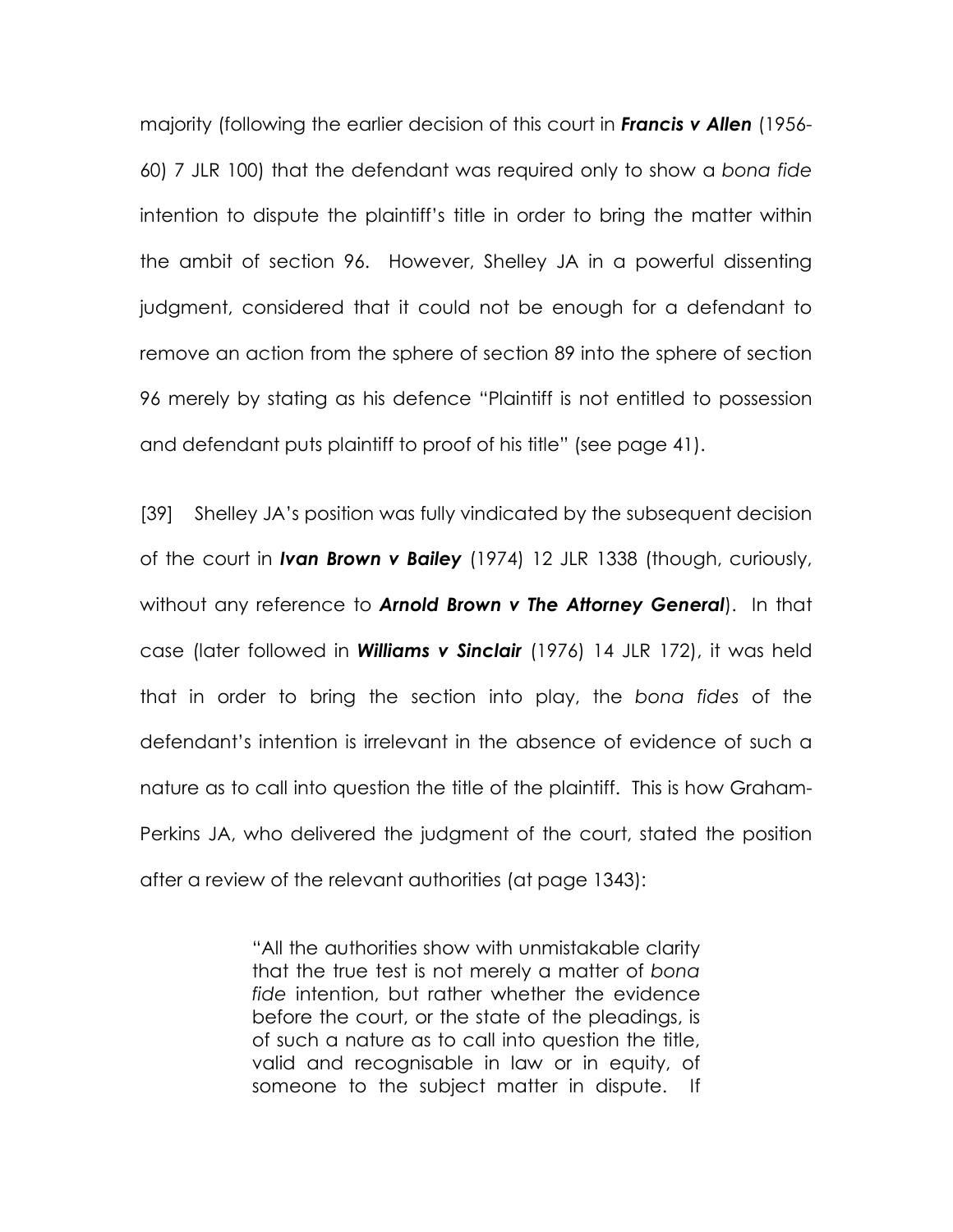there is no such evidence the bona fides of a defendant's intention is quite irrelevant."

[40] Against this background, it appears to me that the instant case is clearly a section 96, rather than a section 89, case, since the position of the appellant can by no measure be equated to that of a squatter in the sense in which Shelley JA used that word in **Arnold Brown v The Attorney General** (see para. [36] above). It appears to me further that the appellant's detailed written statement of his defence, together with the request for further and better particulars of the plaintiff's claim, both filed well in advance of the trial, were sufficient to indicate on the pleadings not only that he was seeking to raise a bona fide dispute as to the respondent's title, but also the base on which that dispute was premised. Further still, that even if the pleadings were insufficient for this purpose, it was incumbent on the resident magistrate to hear the evidence before determining that she had no jurisdiction in the absence of proof that the annual value of the property fell within the statutory limit of \$75,000. The respondent did not specifically plead the annual value of the property, as required by Order VI, rule 4, the whole purpose of which, in the view of one learned commentator well over 35 years ago, "is to enable the Magistrate to see whether or not the case falls within the jurisdiction of the Court" (see an article by R.N.A. Henriques QC, 'The action for the Recovery of Possession of Land in the Resident Magistrate's Courts', Jamaica Law Journal, October 1973, page 79). But further, there is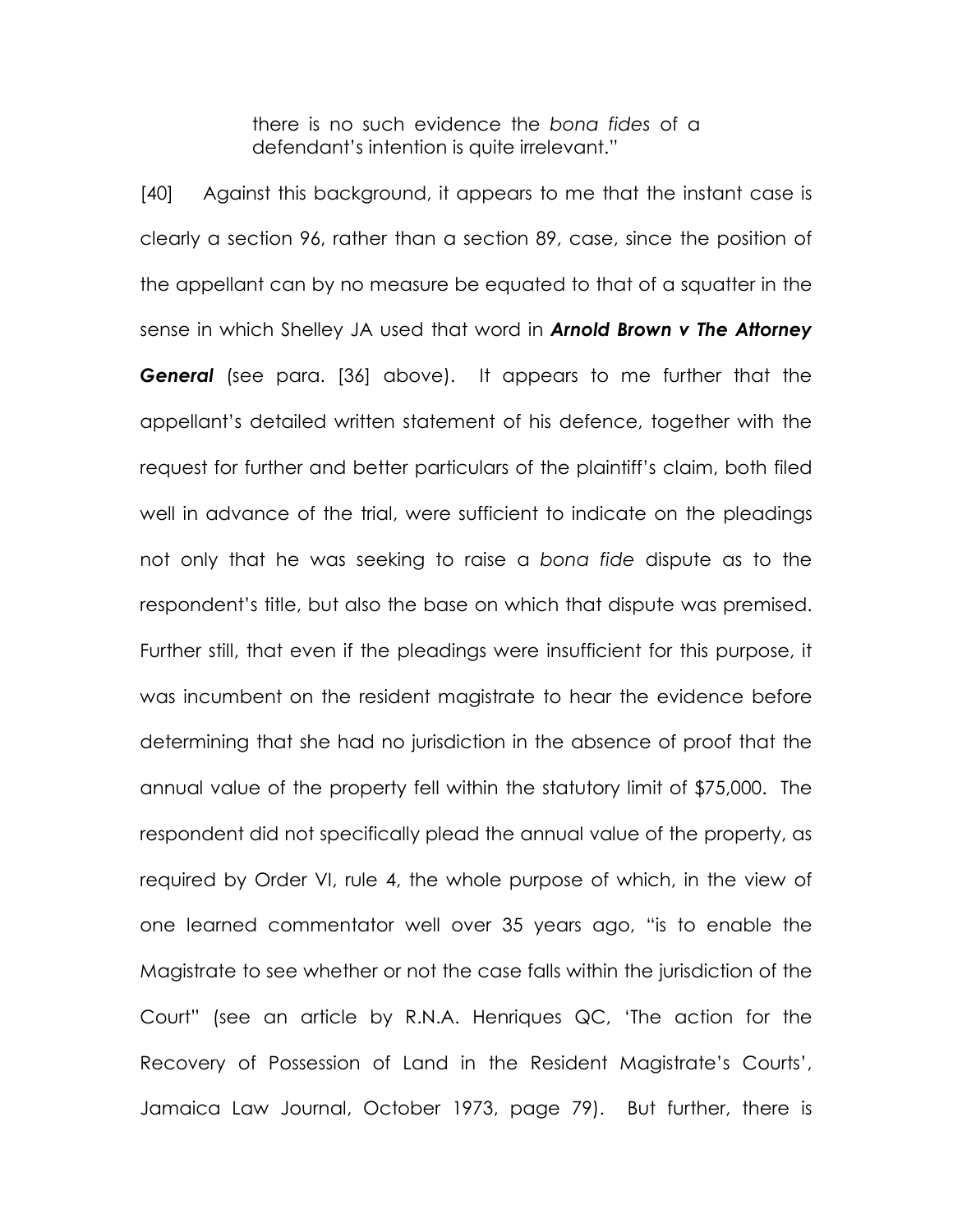absolutely no indication on the record that the property in this case did not exceed the statutory limit and it therefore seems to me that the resident magistrate's jurisdiction to make the order that she made under section 96 had not been established.

[41] The notes of evidence taken by the resident magistrate clearly suggest that, in ruling that the appellant's defence should be struck out "as being outside of the jurisdiction of the Resident Magistrate's Court", she had primarily in mind section 105(10) of the Act. That section provides as follows:

> "105. Every Court shall have and exercise jurisdiction in the suits or matters hereinafter mentioned, that is to say -

 … 10<sup>th</sup>. In all suits for the rectification or cancellation of deeds or instruments, including instruments under the Registration of Titles Act, where the value of the property affected thereby does not exceed the sum of one million five hundred thousand dollars."

[42] It will be seen immediately that subsection (10) is explicitly limited by its terms to suits "for the rectification of deeds or instruments" and therefore has, as Mr Daley quite properly conceded during the argument, no bearing at all on this matter, which is an action for recovery of possession. I accordingly consider that the learned resident magistrate also fell into error in striking out the appellant's defence on the ground of it having failed "to state a cause of action within the Court's jurisdiction"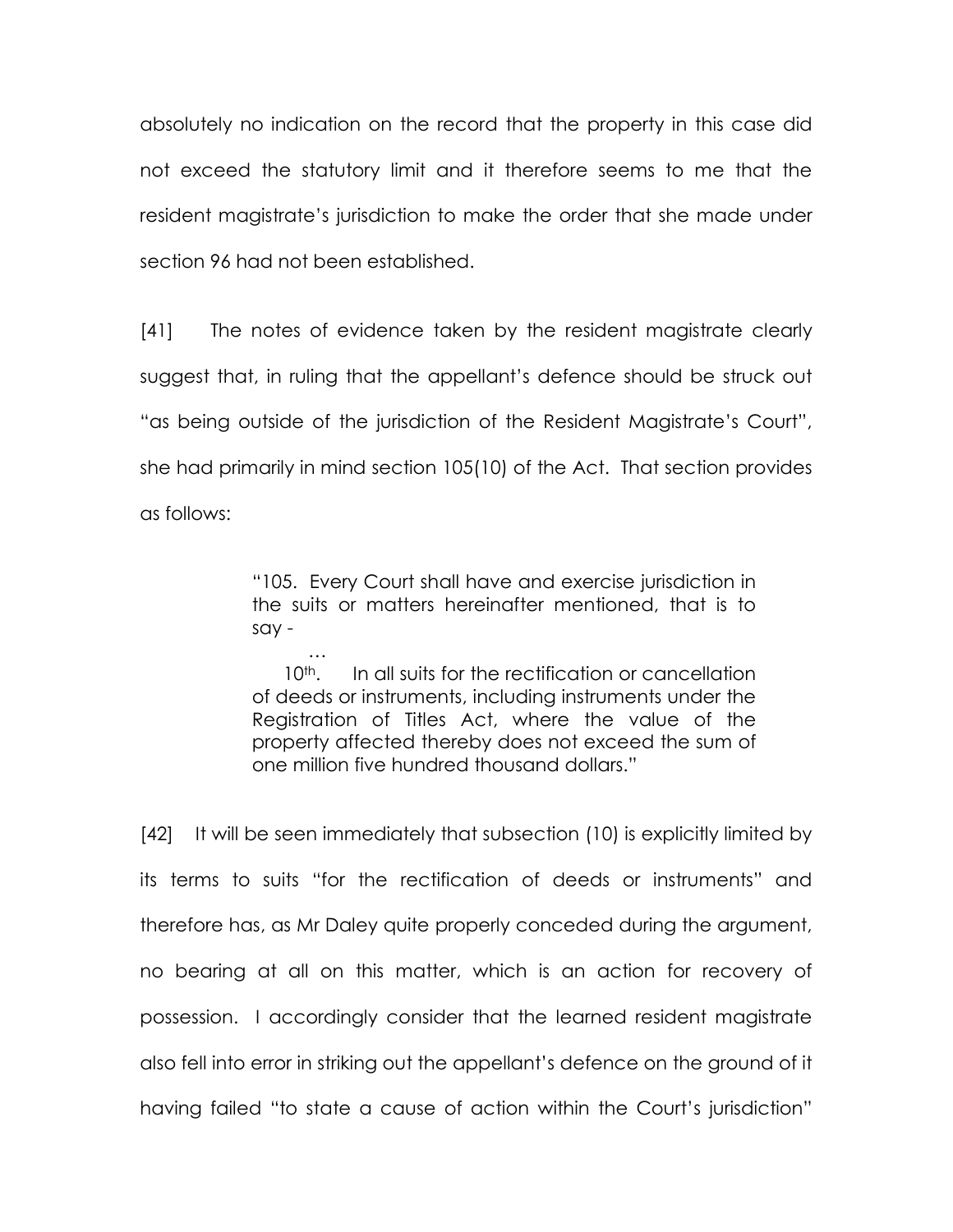(this was, in any event, a curious statement, since, as Miss Ebanks also pointed out, the appellant was the defendant and not the plaintiff in the action).

### Issue 3 – should the appellant's defence have been struck out as frivolous and vexatious?

[43] The learned resident magistrate's further stated reason for striking out the appellant's defence was that it was "frivolous and vexatious …in the circumstances as they relate to matters raised previously in the Supreme Court and the Court of Appeal" (see para. 1 of the Formal Order dated 11 May 2007). The two actions filed by the appellant in the Supreme Court prior to the filing by the respondent of the current Resident Magistrate's Court proceedings were Suit No. C.L. 1994/MC 468, in which Harrison J dismissed an application for extension of time to file a statement of claim on 7 February 2002 (although an appeal was filed against this decision, it was not pursued – see para. [9] above), and Claim No. 2005 HCV00402, in which McIntosh J refused to grant an injunction to prevent the making of an order for foreclosure on 16 July 2005 (see para. [10] above).

[44] Hunter v Chief Constable of West Midlands and Another, upon which the respondent primarily relies on this point, is an example of an abuse of process arising from "the initiation of proceedings in a court of justice for the purpose of mounting a collateral attack on a final decision against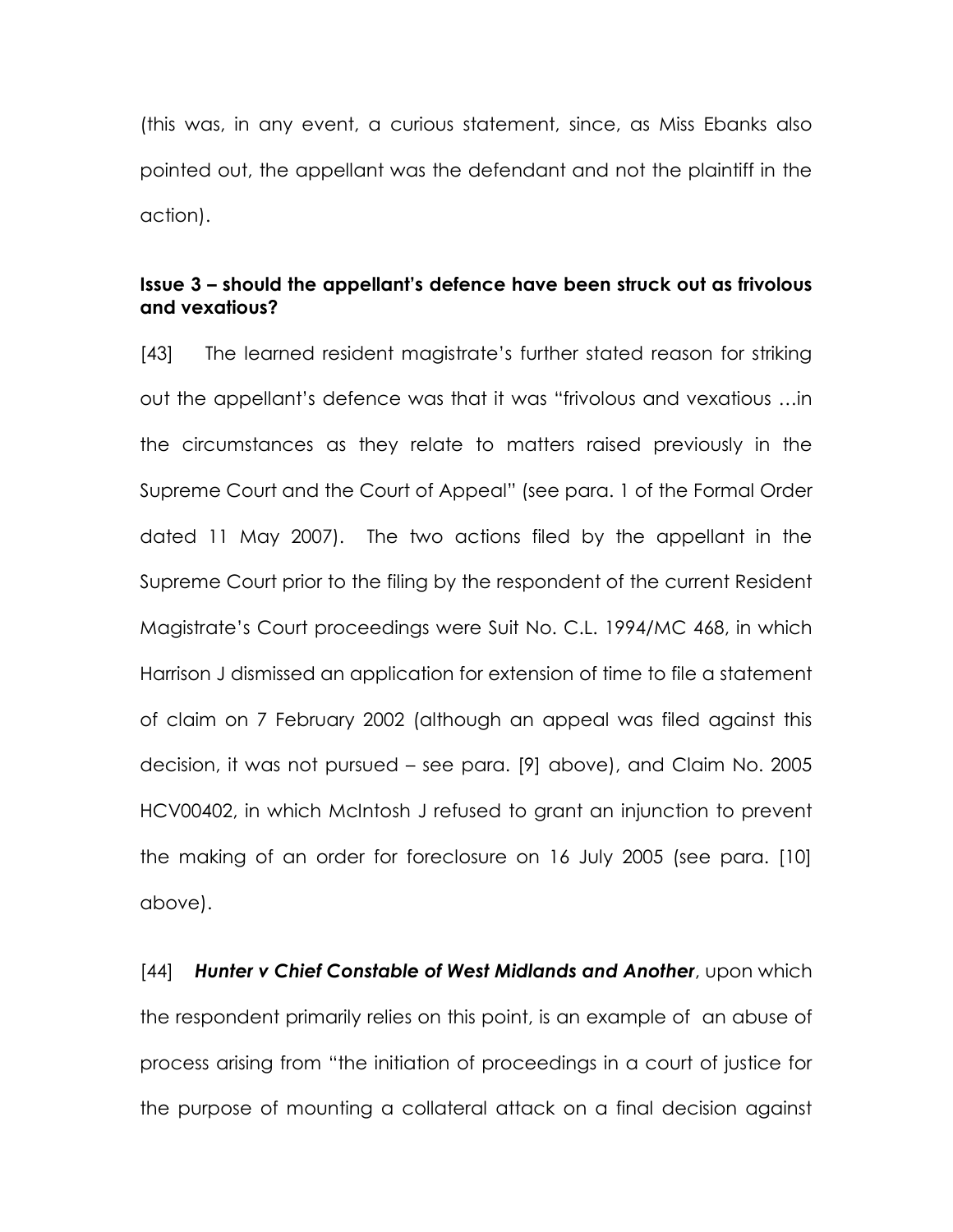the intending plaintiff which has been made by another court of competent jurisdiction in previous proceedings in which the intending plaintiff had a full opportunity of contesting the decision in the court by which it was made" (per Lord Diplock, at page 733).

[45] But that case is in my view clearly distinguishable from the instant case in several respects, not least of which is that neither of the previous actions brought by the appellant in the Supreme Court has resulted in a final adjudication of any kind on the matters complained of by the appellant in his defence filed in the court below in this matter. But further, and in any event, the instant case is not one that was brought by the appellant, who is therefore not the plaintiff but the defendant in the proceedings in the court below, with the inescapable result, it seems to me, that the appellant cannot be said to have mounted a collateral attack of any kind on a previous decision, even if any such could be identified. I can in these circumstances accordingly see no objection to the appellant defending himself against the claim for an order of recovery of possession in these proceedings by pleading fraud on the part of the respondent/plaintiff.

### Issue 4 – whether the resident magistrate erred in refusing to stay or in the alternative transfer the proceedings to the Supreme Court

[46] Section 130 of the Act gives to a resident magistrate the power to transfer a case to the Supreme Court "in any case which shall appear to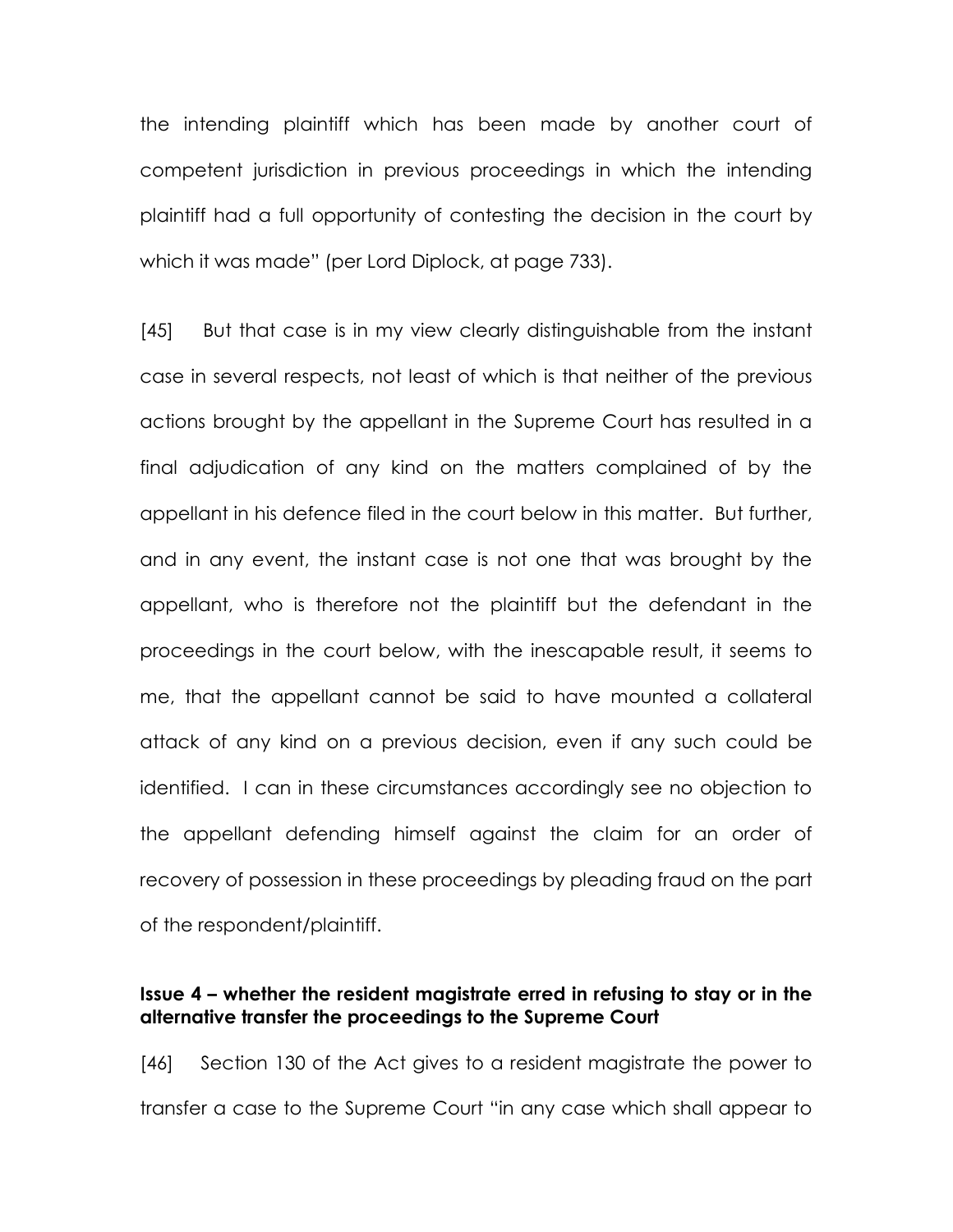the said Magistrate fit to be tried in the Supreme Court, and subject to any order of the Supreme Court upon such terms as he shall think fit". In **Graham v Nash**, to which we were referred by both Miss Ebanks and Mr Daley, Carey JA said this (at page 572):

> "The Resident Magistrate is required to exercise the discretion conferred on him by Section 130 of the Act, judicially. This court can only interfere with the exercise of that discretion where he is shown to have relied on some wrong principle of law or incorrectly applied the correct principle or did not take into consideration relevant circumstances."

[47] It is therefore necessary to examine carefully the basis upon which the resident magistrate exercised her undoubted discretion in respect of the appellant's application that the matter before her should be transferred to the Supreme Court to join with Claim No. 2007 HCV00711 and for a stay of the proceedings before her to await the outcome of the Supreme Court action.

[48] The resident magistrate's stated reason for dismissing the application to transfer the matter was that "the issues are concurrent with those previously raised in that arena and considered in the judgment of [Harrison J] on the 7<sup>th</sup> February 2002". It seems to me, with the greatest of respect to the resident magistrate, that this statement reveals a complete misconception of what was before Harrison J and of what he decided. It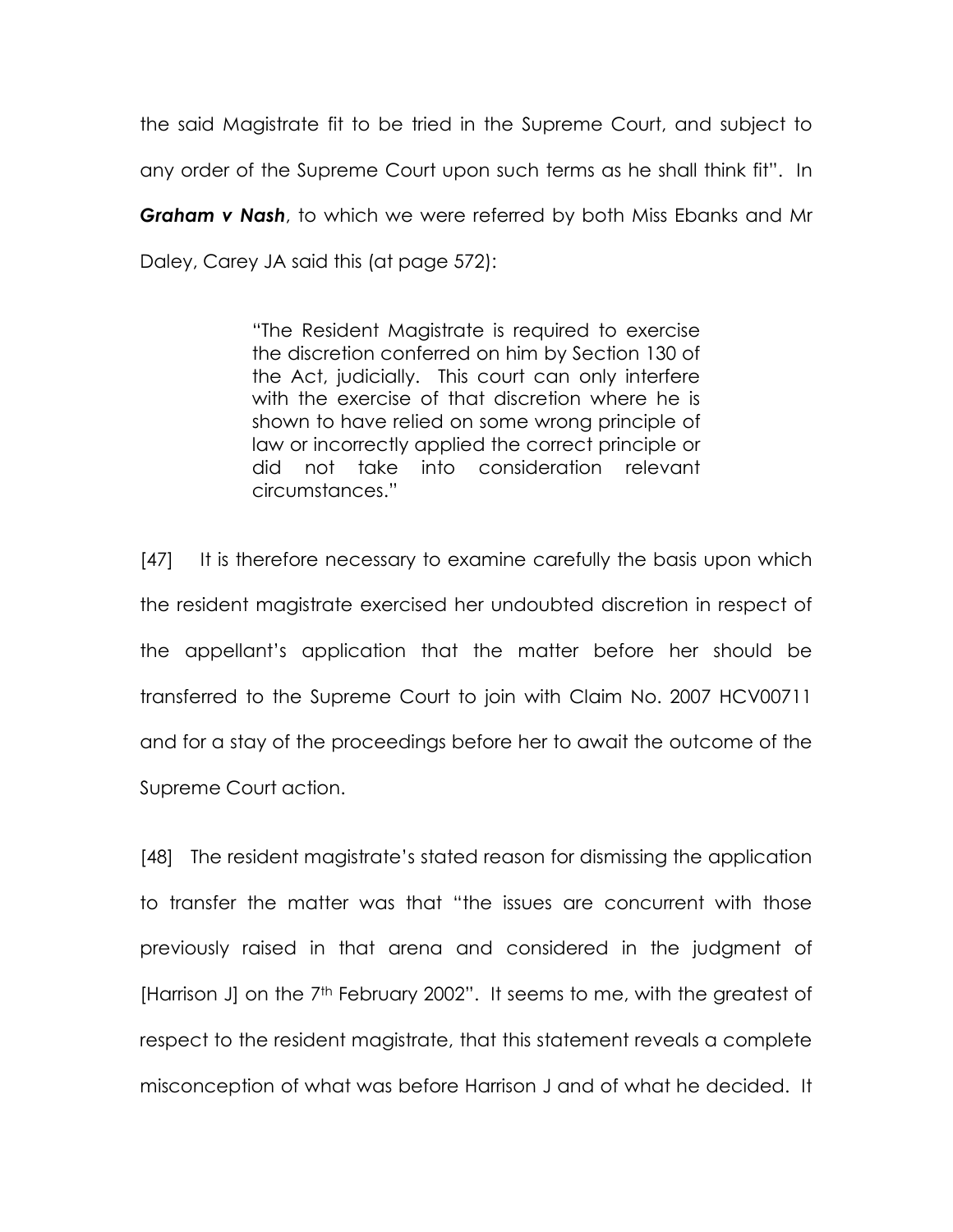will be recalled that what was before that learned judge were two applications, one by the appellant/plaintiff for an extension of time to file a statement of claim and the other by the respondent to dismiss the action for want of prosecution. In dismissing the former and granting the latter application, what the learned Harrison J was primarily concerned with was whether the delay in filing the statement of claim was inordinate and inexcusable and had in the circumstances of the case caused prejudice to the respondent. For these purposes it was not necessary for the judge to consider, and he did not in fact consider the issues in the case.

[49] With regard to the application for a stay of the action, which she also refused, the learned resident magistrate's stated reason was that a stay "would cause irreparable injustice to the [respondent]…as the [respondent] is registered proprietor on the title and would be entitled in the absence of any other claim proved to possession". It does not appear from this statement that any consideration was given to attempting to balance the possibility of injustice to the respondent against the possibility of injustice to the appellant, who was the previous registered proprietor on the title in actual possession of the property in question and who was alleging fraud against the respondent. But quite apart from this, the only way in which "any other claim" could be proved could only be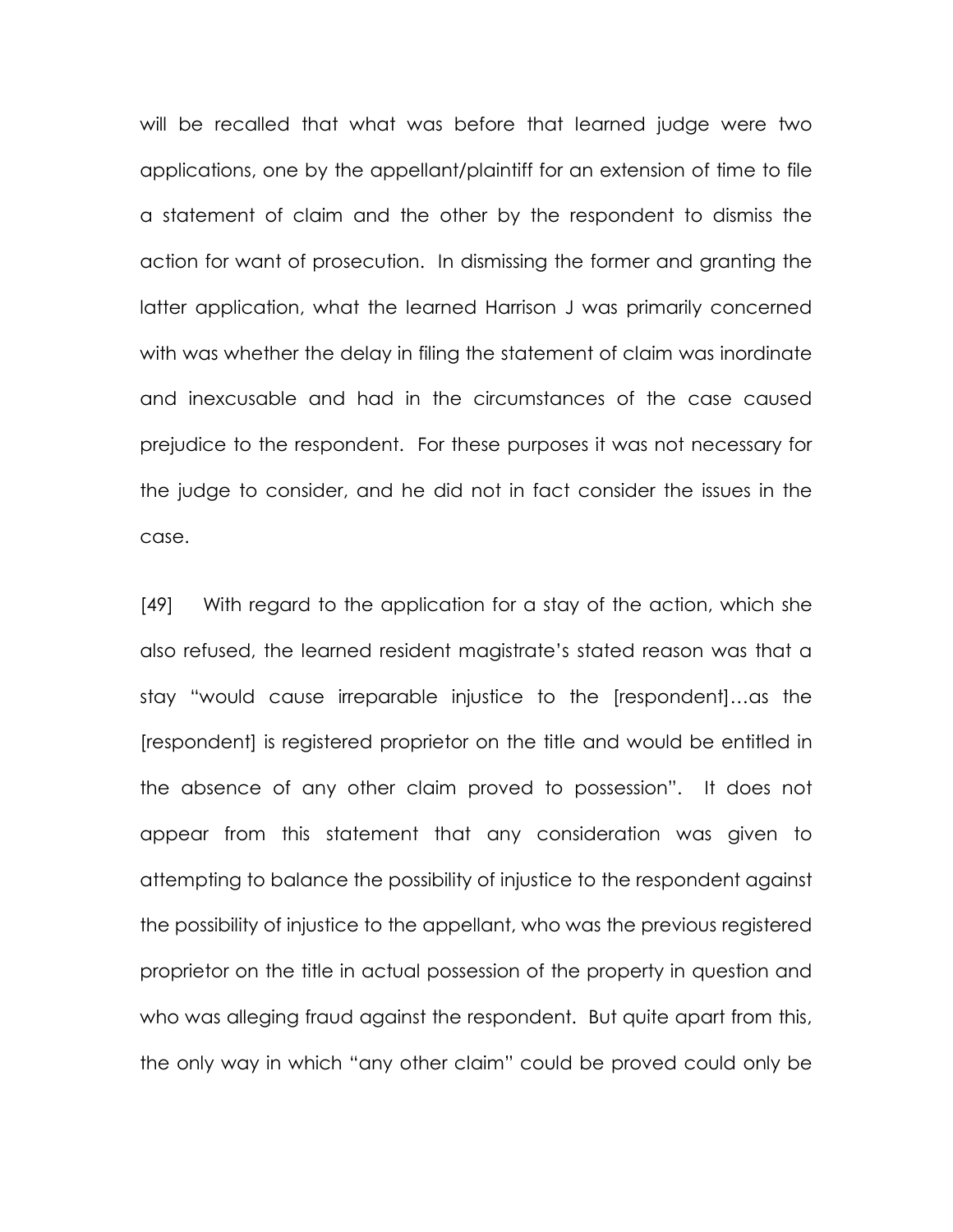by a trial of the very action in which the appellant was asserting his claim to be entitled to remain on the property.

[50] The difficulty with the resident magistrate's approach to this aspect of the matter is further compounded, it seems to me, by the statement in para. 2 of the Formal Order that "Having considered the case of Dextra Bank and Trust Company Limited vs. Bank of Jamaica...the Defendant's Application for Stay of Proceedings is denied". The reference to the **Dextra Bank** case in this context was clearly in error, as Miss Ebanks submitted, since the brief report of Harrison J's ruling in that case demonstrates that what it was concerned with was the right to begin in a civil case (indeed, the ruling is explicitly captioned, it appears by the judge himself, "Determination of the right to begin").

[51] It therefore seems to me that in respect of both limbs of this issue, that is, the application to transfer the matter to the Supreme Court and for a stay of proceedings, in the exercise of her discretion the learned resident magistrate had regard to some irrelevant factors and also failed to take into account relevant factors. In these circumstances it is clear from the authorities that this court has not only the power, but also a duty, to intervene.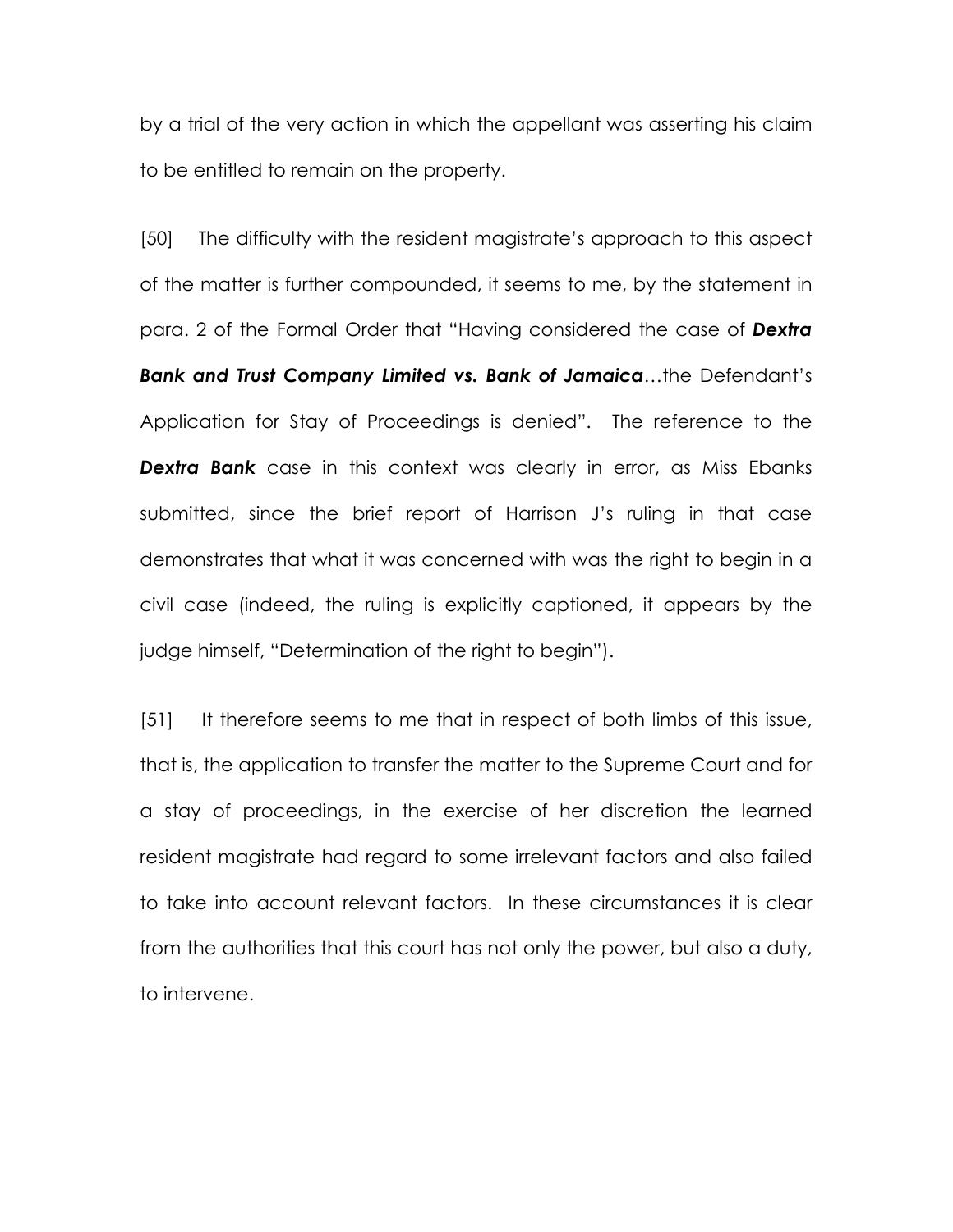### Issue 5 – whether the resident magistrate erred in making an order for possession without a trial being held in the light of the defence raised

[52] The notes of evidence taken by the resident magistrate demonstrate that, having refused to grant the application to transfer the action and for a stay, she proceeded immediately to consider and to accede to the respondent's application to strike out the defence. It is therefore clear that no evidence was adduced by either the respondent in proof of his title or by the appellant in an attempt to "show cause to the contrary". It appears to me that the appellant was thus deprived of his statutory right to put before the magistrate the material foreshadowed in the defence which had been filed on his behalf and that the order for possession which was thereafter made against him was made without there being any evidence to support it.

#### Issue 6 – the effect of Miss McNamee's acquittal by this court

[53] Miss Ebanks invited us to take two bold steps on this issue. The first is to decline to follow **Hollington v Hewthorn & Co. Ltd** and the second is, having done that, to hold that an acquittal of a criminal charge may be treated as evidence that the defendant did not commit the wrong for which he (or, as in this case, she) was previously charged.

[54] The first of Miss Ebanks' two steps would involve the court ignoring a well established rule of the common law which has been previously applied by this court and which has not been abrogated by legislation. In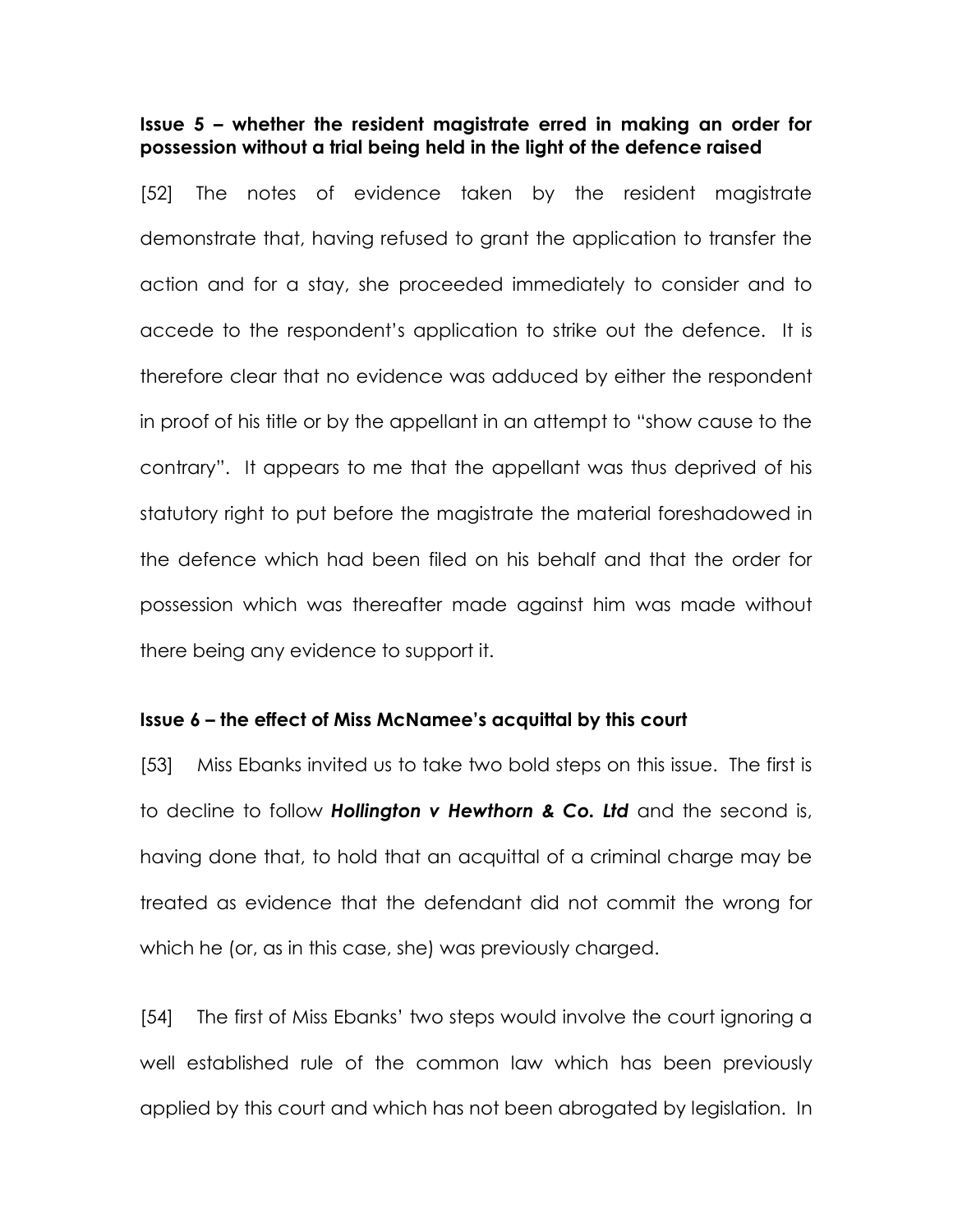Ivanhoe Baker v Michael Simpson (SCCA No. 50/2000, judgment delivered 20 December 2001), Smith JA (Ag), as he then was, referred to Hollington v Hewthorn and Co. Ltd as an authority which "I think we have followed in this jurisdiction" (at page 8). More recently, in **Michael and** Richard Causwell v Dwight and Lynne Clacken (SCCA No. 28/2008, judgment delivered 24 October 2008), Cooke JA subjected **Hollington v** Hewthorn & Co. Ltd to a searching examination and ultimately distinguished it on the basis that it "did not consider findings emanating from tribunals empowered by statute to enquire and come to conclusions" (para. 8). However, it seems clear that that learned judge nevertheless considered that Hollington v Hewthorn & Co. Ltd, despite the judicial criticism to which it has been subjected over the years, remained good authority for what it decided, that is that evidence of a conviction in criminal proceedings was not admissible in subsequent civil proceedings as evidence of the facts upon which the criminal conviction was based.

[55] In these circumstances, the basis of Miss Ebanks' invitation to the court to treat Miss McNamee's acquittal by this court as evidence in the civil proceedings that she had not stolen any money from the respondent as alleged must, it seems to me, fall away. It may, however, be a relevant factor in determining whether any kind of issue estoppel could arise in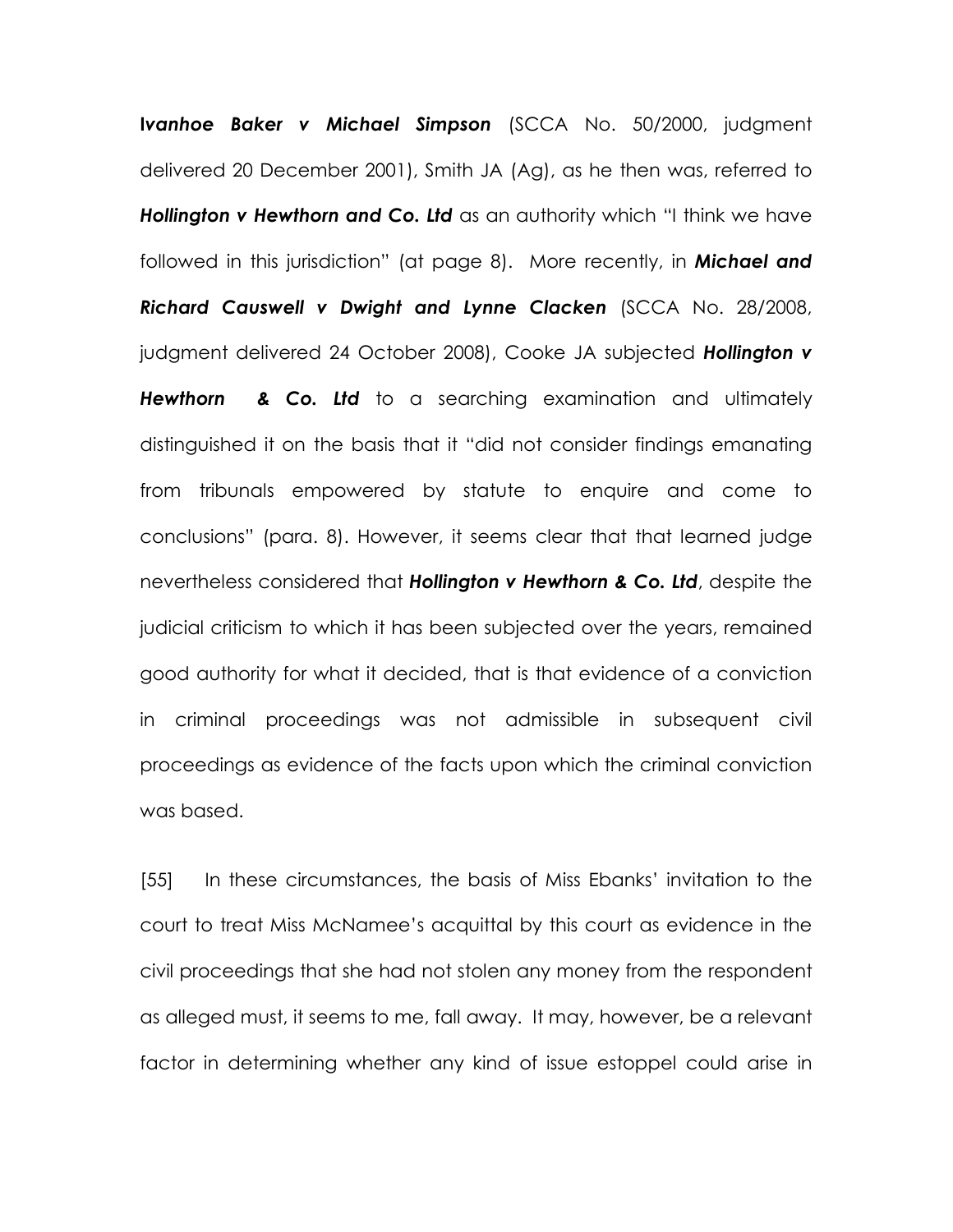these circumstances in the civil proceedings, but that is a matter to be determined, in my view, in those proceedings.

### Issue 7 – the effect of the order for foreclosure

[56] Among the powers given to a mortgagee of registered land in the event of a default in payment by the mortgagor is the power to "foreclose the right of the mortgagor…to redeem the mortgaged land in the manner hereinafter provided" (Registration of Titles Act, section 109). The actual procedure for foreclosure is set out in sections 119 and 120 of the Registration of Titles Act, section 119 providing for an application to be made to the Registrar of Titles for an order for foreclosure upon stated conditions and section 120 providing for the issue of such an order by the Registrar and stating its effect as follows:

> "…and every such order for foreclosure under the hand of the Registrar when entered in the Register Book, shall have the effect of vesting in the mortgagee or his transferee the land mentioned in such order, free from all right and equity of redemption on the part of the mortgagor or of any person claiming through or under him subsequently to the mortgage; and such mortgagee or his transferee shall, upon such entry being made, be deemed a transferee of the mortgaged land, and become the proprietor thereof, and be entitled to receive a certificate of title to the same in his own name, and the Registrar shall cancel the previous certificate of title and duplicate thereof and register a new certificate. "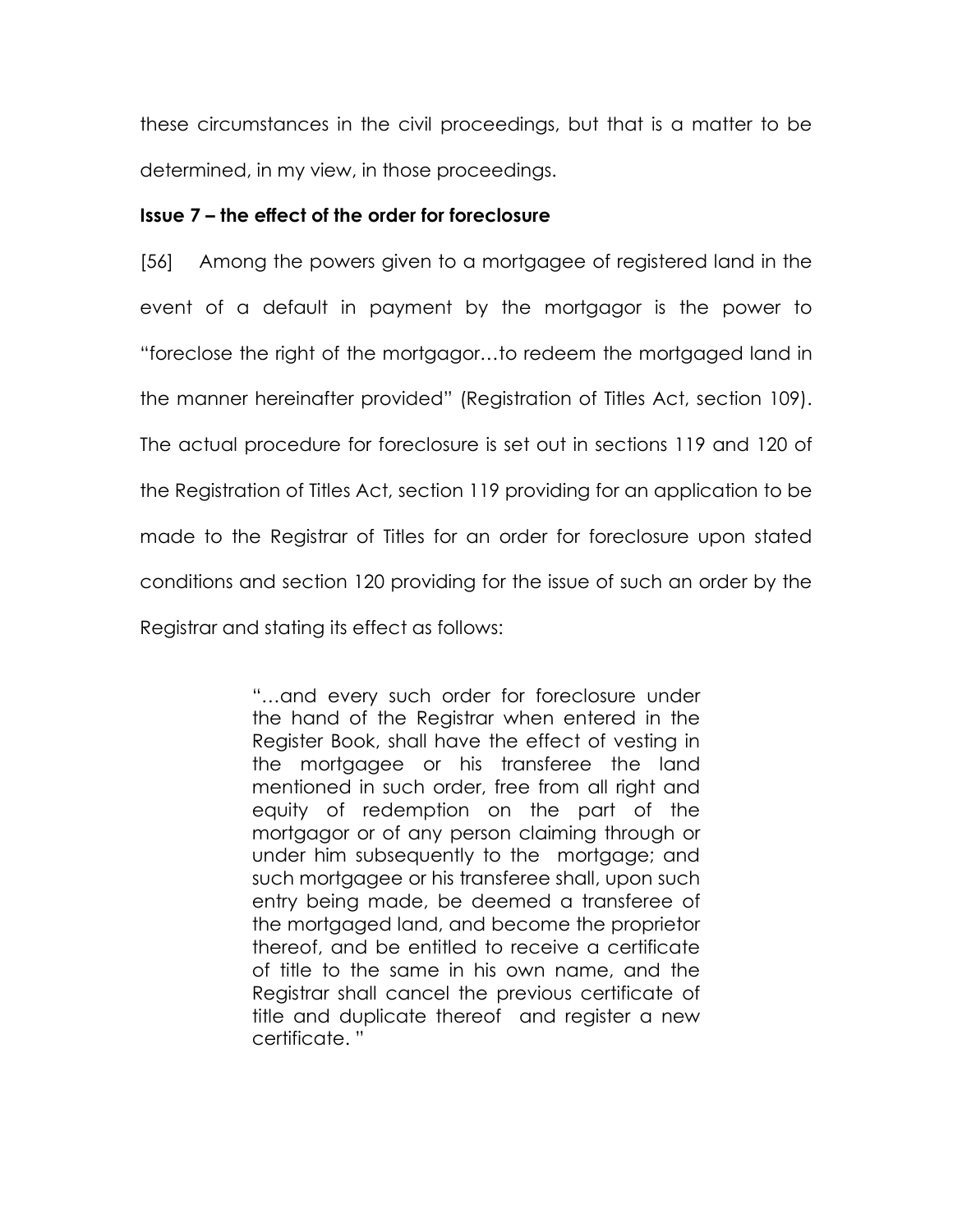[57] It is therefore clear that the effect of the issue of the order for foreclosure and the subsequent issue to the respondent of a certificate of title to the property was to invest the respondent with all the rights and protections of a registered proprietor of land generally. So that the provisions of the Registration of Titles Act which insulate the registered proprietor from challenge to his title save in very limited circumstances (the most notable of which is in cases of fraud – see section 161(d) of the Registration of Titles Act) will equally avail a person whose title derives from a foreclosure order having been made in his favour pursuant to the statutory provisions.

[58] This is obviously a point which the respondent makes with great force, with Mr Daley going on to submit that the respondent's title in the instant case can only be defeated by the setting aside of the order for foreclosure if the appellant can prove that it was obtained by fraud and, further, that fraud in this context connotes actual (as opposed to constructive or equitable) fraud. Authority for both of these points is to be found in the old case of **Patch v Ward**, which was concerned with an action to set aside a decree absolute for foreclosure which had been made several years before. It was held by the Court of Appeal that to set aside such an order it was necessary to show fraud, Lord Cairns LJ observing (at page 207) that fraud for this purpose "…must clearly…be actual fraud, such that there is on the part of the person chargeable with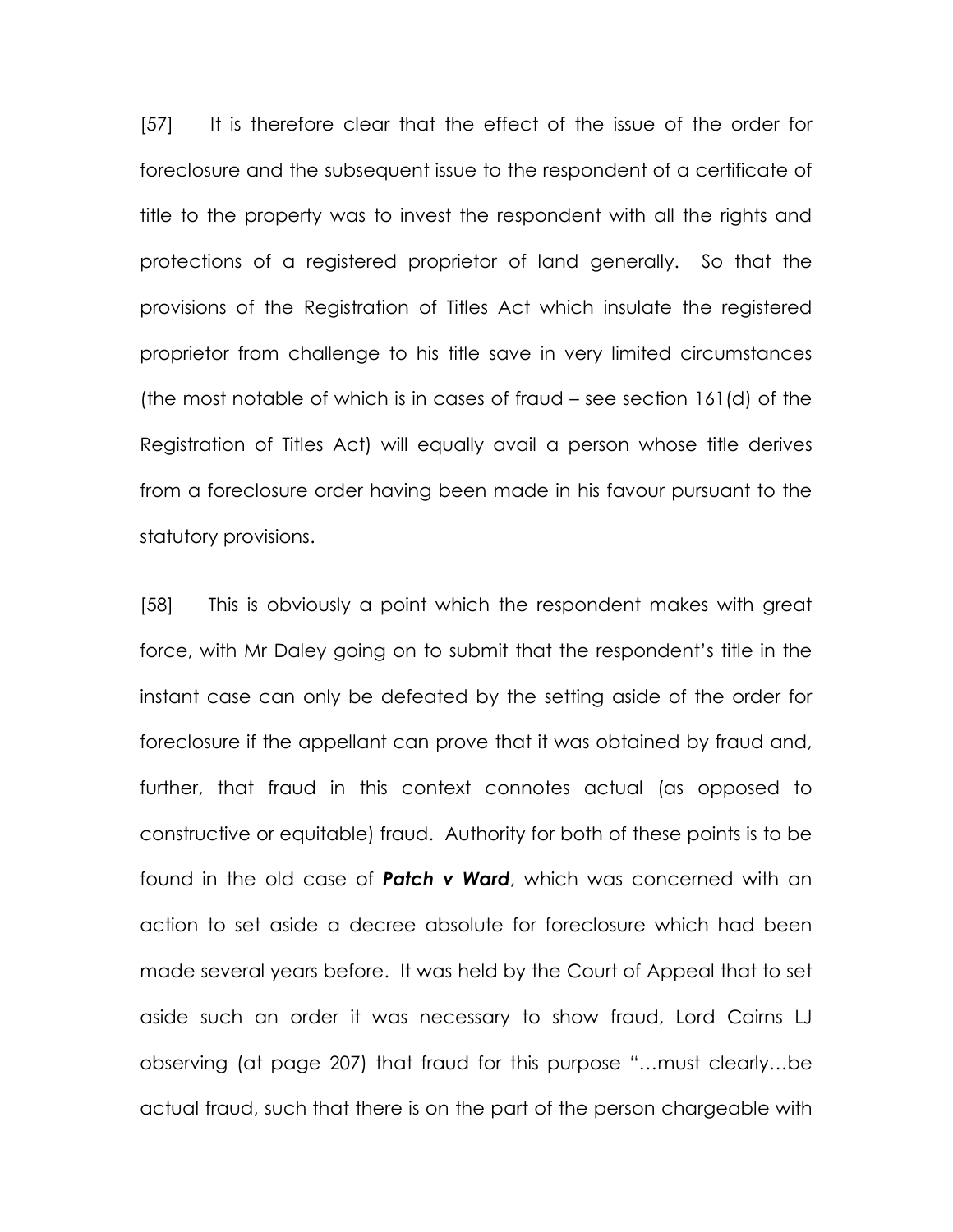it the malus animus, the mala mens putting itself in motion and acting in order to take an undue advantage of some other person for the purpose of actually and knowingly defrauding him". (See also the judgment of Sir John Rolt LJ, at page 212, in which it was said that "the fraud must be positive fraud, a meditated and intentional contrivance to keep the parties and the Court in ignorance of the real facts of the case…", as well as the better known decision on this point of the Privy Council in **Assets Company Ltd v Mere Roihi**, to which we were also referred by Mr Daley.)

[59] The upshot of all of this, Mr Daley submitted, is that there can be no bona fide dispute as to title so as to bring the case within section 96, since in the pending Supreme Court action none of the appellant's particulars of fraud is directed to the issue of foreclosure. There can be no doubt that these are powerful points which are, also undoubtedly, clearly apt to give the appellant and his legal advisors considerable food for thought in due course. However, I do not think that it would be safe to regard them as decisive of the outcome of this matter at this still very preliminary stage of the litigation, particularly as, despite the best efforts of counsel, this aspect of the matter was not fully argued before us.

#### **Disposal**

[60] So how then, in the light of all the foregoing, is this appeal to be disposed of? The judgment of the resident magistrate was given effect to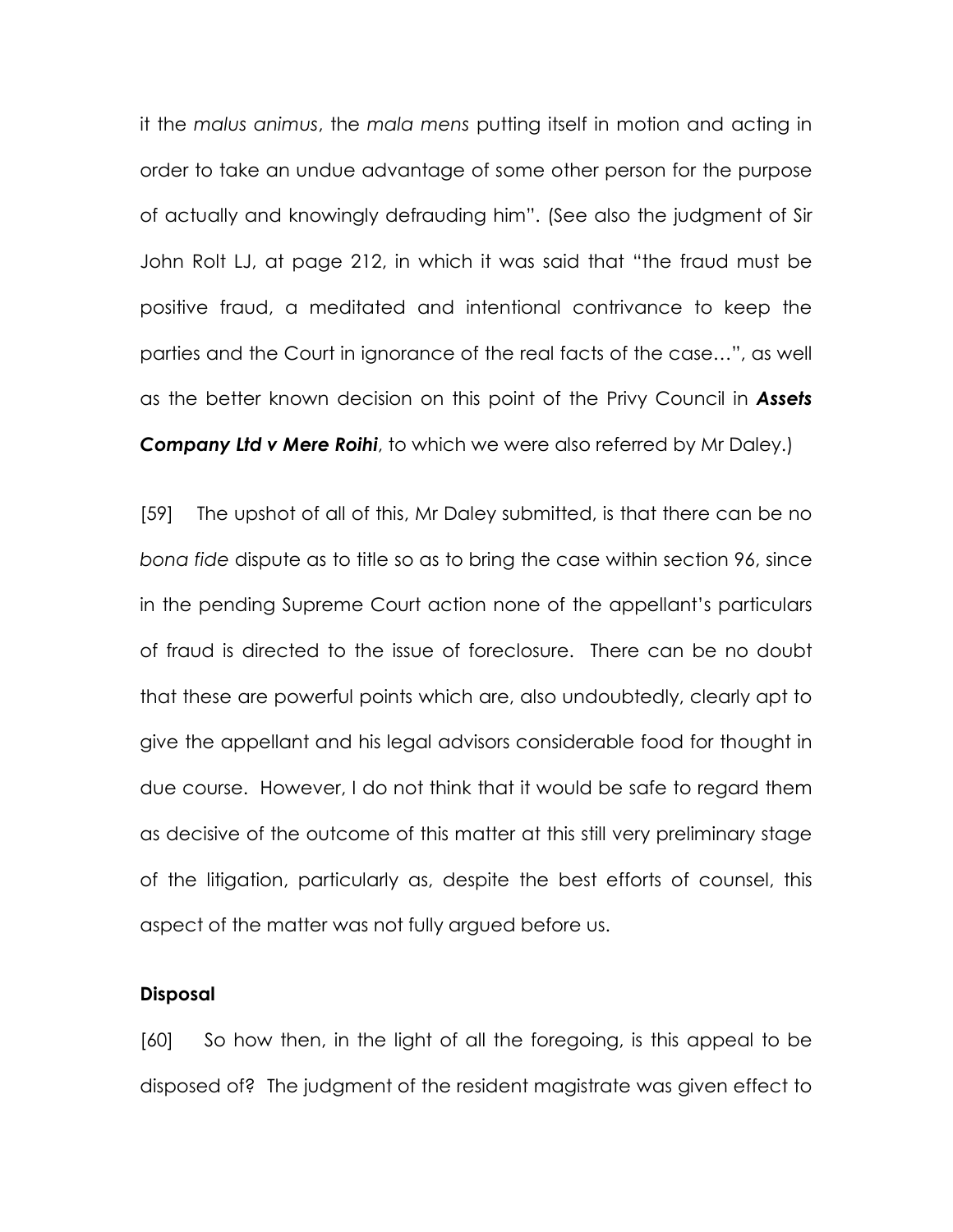shortly after it was made known by the appellant being put out of possession of the property in favour of the respondent. However, we were advised by Mr Daley that the property remained in the ownership of the respondent, pending the outcome of the criminal case. I therefore think that this appeal should be allowed and the orders of the learned resident magistrate set aside. I would propose that the following orders be made in their place:

- (i) The order of the resident magistrate striking out the appellant's defence is set aside.
- (ii) The matter is transferred to the Supreme Court to be consolidated and tried with Claim No. 2007 HCV00711 and all further proceedings in the Resident Magistrate's Court are to be stayed pending the outcome of the Supreme Court action.
- (iii) The order of the Resident Magistrate for possession to be given to the respondent is set aside and it is hereby ordered that the appellant is to be restored to possession of the property, pending the outcome of the Supreme Court action.
- (iv) Costs of the appeal and of the hearing before the resident magistrate to the appellant, to be taxed if not sooner agreed.

## PHILLIPS, JA

I have read the judgment of my brother Morrison JA. I agree with

his reasoning and conclusions and have nothing further to add.